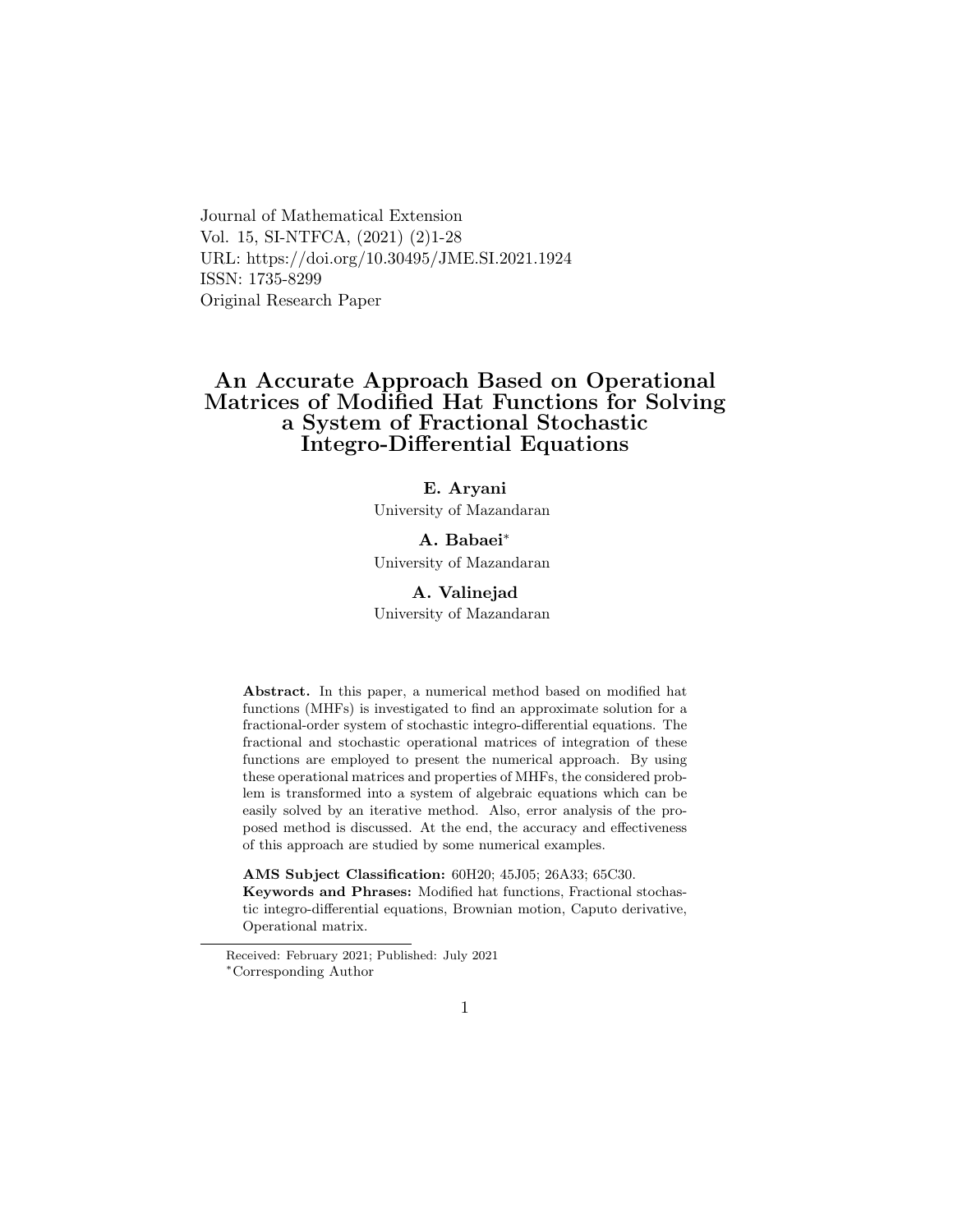# 1 Introduction

In recent years, fractional integral equations and fractional differential equations have gained popularity for modelling widespread fields of science such as control theory of dynamical systems, electrical networks, optics, signal processing, biology and so on [\[6,](#page-24-0) [8,](#page-24-1) [11,](#page-24-2) [12,](#page-25-0) [14,](#page-25-1) [16,](#page-25-2) [27,](#page-26-0) [30,](#page-26-1) [31\]](#page-26-2). Thus, numerous numerical methods have been proposed for solving these classes of equations, for example hybrid collocation method [\[18\]](#page-25-3), least squares method  $[10]$ , finite volume element method  $[5]$ , Genocchi poly-nomials [\[32\]](#page-27-0) and Green-Haar wavelets method [\[29\]](#page-26-3).

Deterministic differential equations have an important role in application of mathematics to many branches of science. But in general, more realistic formulations of deterministic equations that have wide efficiency in sciences are encounter with random noise or uncertainties. This phenomenon generates stochastic equations [\[3,](#page-24-5) [17,](#page-25-4) [22,](#page-26-4) [26,](#page-26-5) [28\]](#page-26-6). In other words, stochastic differential equations arise when a random noise is introduced into deterministic differential equations.

For accurate describing these events with mathematical modelings, various kinds of stochastic differential equations or stochastic integrodifferential equations have been utilized. A well known example of stochastic processes is Brownian motion that is a random process of particle when it encounters with fluid molecules [\[26\]](#page-26-5). Wide range of problems in sciences such as economics, medicine and physics have been simulated as fractional stochastic integral equations [\[7,](#page-24-6) [9,](#page-24-7) [19\]](#page-25-5). In many cases, analytical solution of fractional stochastic integro-differential and integral equations are not known. So, several researchers have been influenced to obtain numerical approaches for these equations, such as Monte-Carlo Galerkin Approximation [\[4\]](#page-24-8), Galerkin method based on orthogonal polynomials [\[13\]](#page-25-6), expansion method [\[15\]](#page-25-7), Block pulse approximation  $[2]$ , operational matrix of the Chebyshev wavelets  $[23]$ , spectral collocation method [\[33\]](#page-27-1), operational matrices of hybrid of block-pulse and parabolic functions method [\[20\]](#page-25-8), computational scheme based on B-spline interpolation method [\[22\]](#page-26-4) and so on.

In this work, we consider a system of fractional stochastic integro-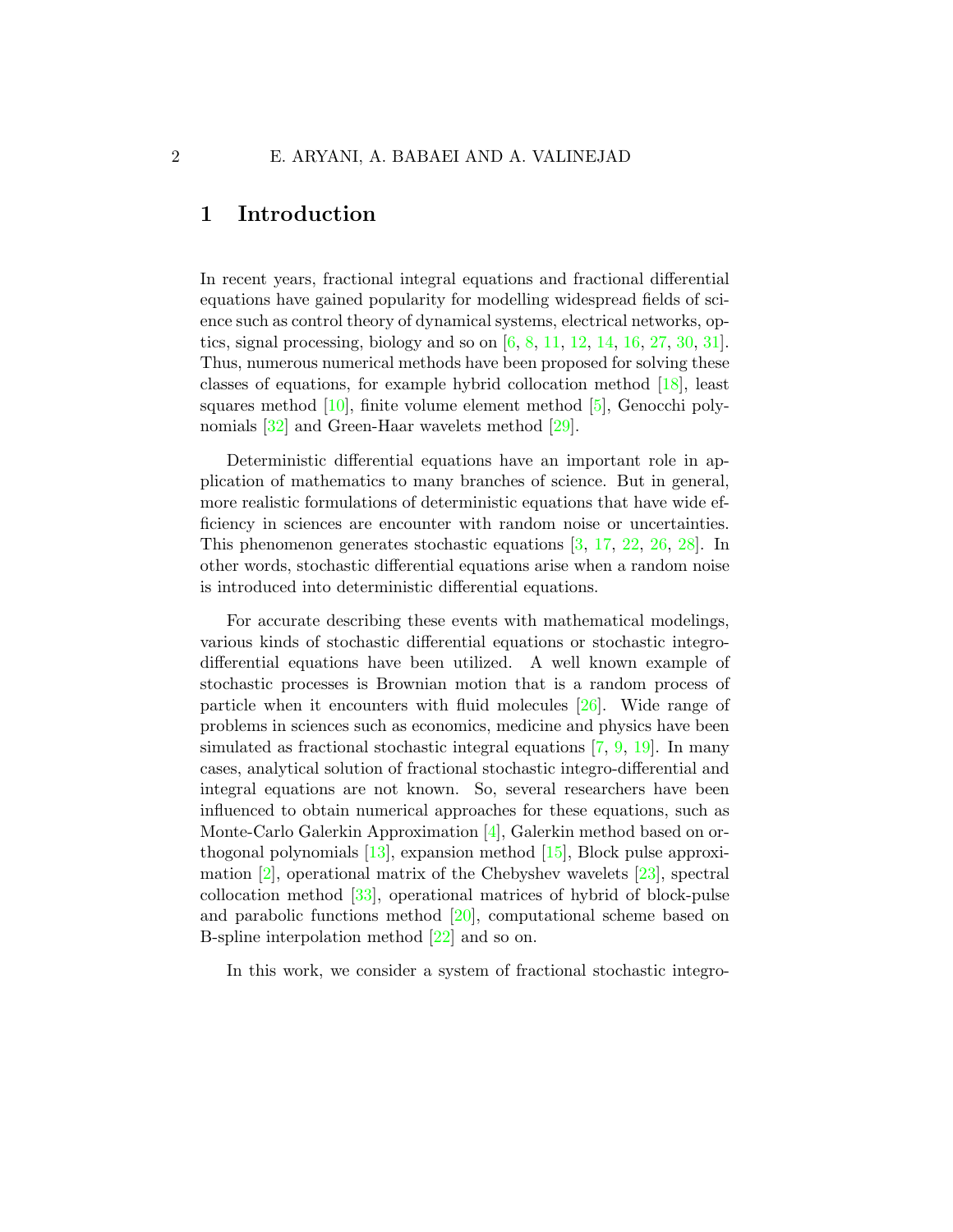differential equations (FSIDEs) as

<span id="page-2-0"></span>
$$
\mathbf{D}_{0,t}^{\alpha} \mathbf{Y}(t) = \mathbf{F}(t) + \mu \mathbf{Y}(t) + \int_0^t \mathbf{k}(t,s) \mathbf{Y}(s) ds + \sigma \int_0^t \hat{\mathbf{k}}(t,s) \mathbf{Y}(s) d\mathcal{B}(s), \quad t \in \Omega, \tag{1}
$$

with the initial condition

<span id="page-2-1"></span>
$$
\mathbf{Y}(0) = \Lambda_{\text{int}},\tag{2}
$$

where  $\sigma$  is a positive real constant,  $\Omega := [0, T]$  and the vectors in the system [\(1\)](#page-2-0) are defined as follows:

$$
\mathbf{Y}(t) = [y_1(t), \dots, y_i(t), \dots, y_m(t)]^T,
$$
  

$$
\mathbf{F}(t) = [f_1(t), \dots, f_i(t), \dots, f_m(t)]^T,
$$

and the matrices of the system  $(1)$  are defined by

$$
\mu = \text{diag}\left[\mu_1, \cdots, \mu_i, \ldots, \mu_m\right],
$$

$$
\mathbf{k}(t, s) = \begin{bmatrix} k_{ij}(t, s) \end{bmatrix}_{m \times m}, \quad i, j = 1, 2, \ldots, m,
$$

$$
\hat{\mathbf{k}}(t, s) = \begin{bmatrix} \hat{k}_{ij}(t, s) \end{bmatrix}_{m \times m}, \quad i, j = 1, 2, \ldots, m.
$$

The vector of initial conditions  $\Lambda_{int}$  in [\(2\)](#page-2-1) is defined as:

$$
\Lambda_{\text{int}} := [d_1, \ldots, d_i, \cdots, d_m]^T,
$$

where  $d_i$ ,  $i = 1, ..., m$ , are real constants. Furthermore, the operator  $\mathbf{D}_{0,t}^{\alpha}[\cdot]$  denotes the vector of Caputo fractional derivative defined as [\[27\]](#page-26-0):

$$
\mathbf{D}^{\alpha}_{0,t}[\cdot]:=\left[D^{\alpha_1}_{0,t}[\cdot],\cdots,D^{\alpha_i}_{0,t}[\cdot],\cdots,D^{\alpha_m}_{0,t}[\cdot]\right]^T,
$$

where

$$
D_{0,t}^{\alpha_i}g(t) = \frac{1}{\Gamma(1-\alpha_i)} \int_0^t \frac{g'(s)}{(t-s)^{\alpha_i}} ds, \qquad \alpha_i \in (0,1),
$$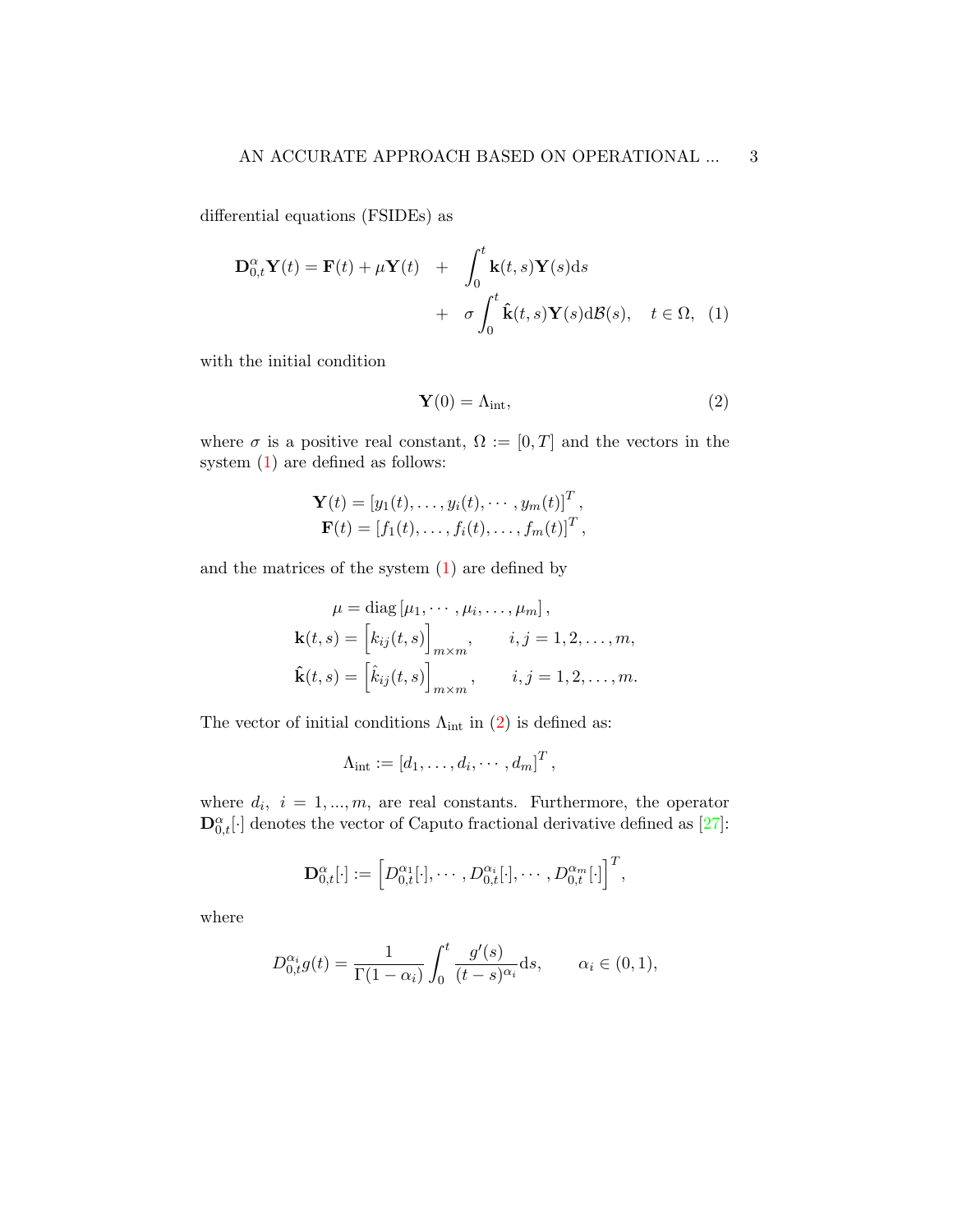and  $\Gamma(\cdot)$  represents the Gamma function. Let  $(\Omega, \mathcal{F}, \mathbb{P})$  is a probability space with a normal filtration  $(\mathcal{F}_t)_{t\geq0}$ , and  $\mathcal{B} = {\mathcal{B}(t), t \geq 0}$  is a Brownian motion. Moreover, the functions  $f_i(t)$ ,  $i = 1, ..., m$ ,  $k_{ij}(t, s)$  and  $k_{ij}(t, s), i, j = 1, ..., m$ , for  $t, s \in \Omega$ , are known stochastic processes defined on the same probability space  $(\Omega, \mathcal{F}, \mathbb{P})$  and  $y_i(t)$  are the unknown functions to be found.

To our knowledge, a few works have been concerned with numerical solving for the problems related to the systems of fractional order stochastic Volterra-Fredholm integro-differential equations. Thus, in the rest, we will try to propose a numerical technique to solve the problem  $(1)-(2)$  $(1)-(2)$ , based on the operational matrices of modified hat functions (MHFs). By using these operational matrices, this problem will be reduced into a system of algebraic equations. Some previous articles show that numerical methods of MHFs are convergence and very accurate [\[1,](#page-23-1) [21,](#page-25-9) [24,](#page-26-8) [25,](#page-26-9) [34\]](#page-27-2). Principal advantages of numerical approaches with this type of basis functions include the speed and simplicity of implementation, stability, and low computational costs.

The outline of the paper is as follows: In Section 2, some basic definitions of fractional calculus, the definition of modified hat functions, their properties and operational matrices of integration based on MHFs are introduced. The numerical method is described in Section 3. Error estimate of the proposed method is investigated in Section 4. Some numerical implementations are presented in Section 5 to illustrate the accuracy of our method. Finally, conclusion of this work is included in Section 6.

# 2 Preliminary concepts and tools

In this section, some useful concepts and tools that are used during this paper will be introduced.

### 2.1 Fractional calculus

First, we consider some definitions and properties of the Caputo derivative and the Riemann-Liouville integral.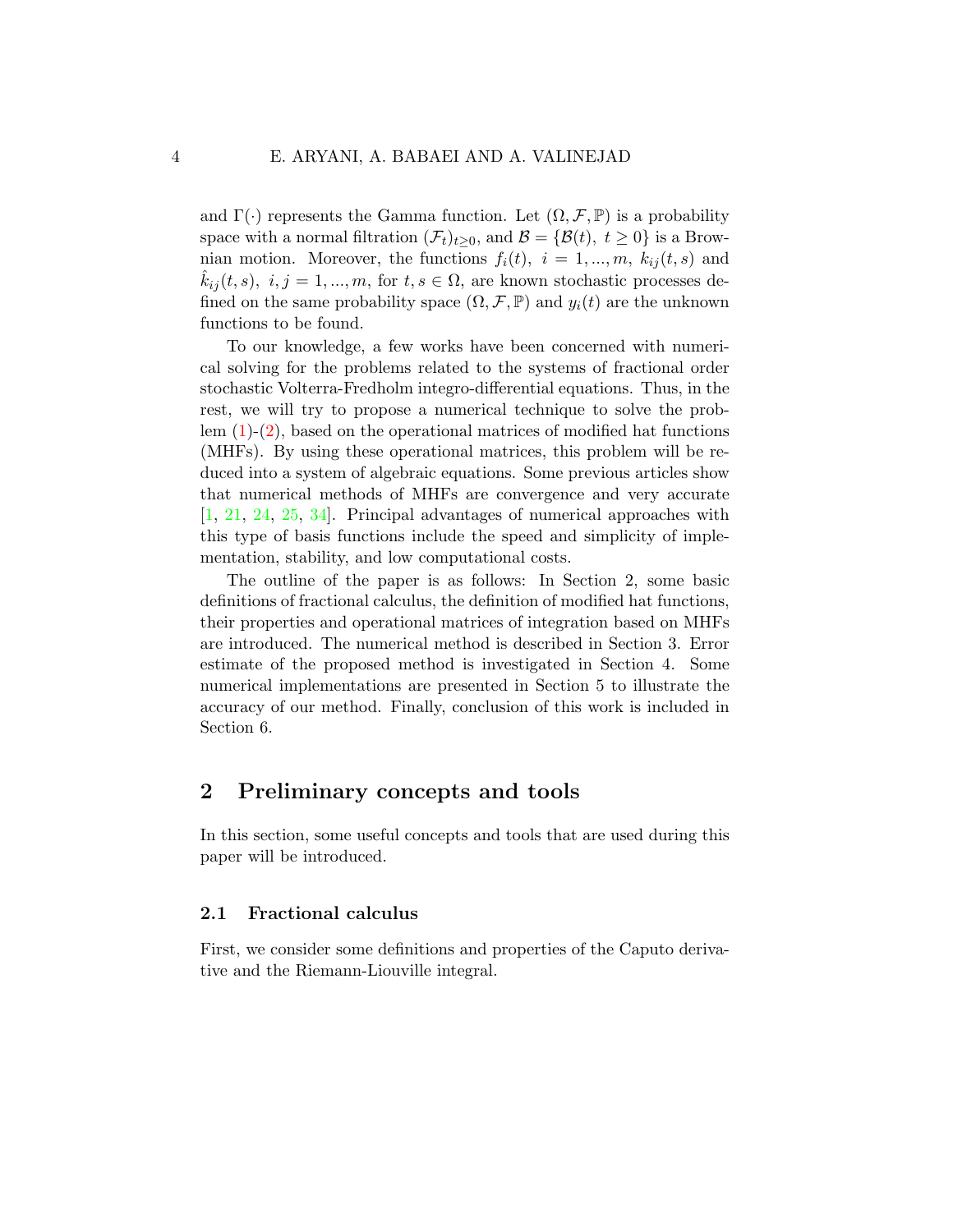Definition 2.1. [\[27\]](#page-26-0) The Riemann-Liouville fractional integral operator of order  $\alpha \geq 0$ , is defined as

$$
\mathcal{I}^{\alpha}g(t) = \frac{1}{\Gamma(\alpha)} \int_0^t (t-s)^{\alpha-1} g(s) \mathrm{d}s, \quad t > 0.
$$

**Lemma 2.2.** [\[27\]](#page-26-0) Assume that  $r \in \mathbb{N}$ ,  $r-1 < \alpha \leq r$  and  $g \in C^{r-1}[0,T]$ . Then

$$
\mathcal{I}^{\alpha}(\mathcal{I}^{\beta}g(t)) = \mathcal{I}^{\beta}(\mathcal{I}^{\alpha}g(t)) = \mathcal{I}^{\alpha+\beta}g(t),
$$
  

$$
\mathcal{I}^{\alpha}(D_{0,t}^{\alpha}g(t)) = g(t) - \sum_{k=0}^{r-1} \frac{t^k}{k!}g^{(k)}(0^+),
$$
  

$$
D_{0,t}^{\alpha}(D_{0,t}^r g(t)) = D_{0,t}^r(D_{0,t}^{\alpha}g(t)) = D_{0,t}^{r+\alpha}g(t).
$$

## 2.2 Properties of MHFs

Hat functions, sometimes called tent or triangular functions, are continuous functions defined on the interval  $[0, T]$  as  $[34]$ 

<span id="page-4-0"></span>
$$
\psi_0(t) = \begin{cases}\n1 - \frac{t}{h}, & t \in [0, h], \\
0, & otherwise, \n\end{cases}
$$
\n
$$
\psi_i(t) = \begin{cases}\n\frac{t}{h} - (i - 1), & t \in [(i - 1)h, ih], \\
(i + 1) - \frac{t}{h}, & t \in [ih, (i + 1)h], \\
0, & otherwise, \n\end{cases}
$$
\n
$$
\psi_n(t) = \begin{cases}\n\frac{t - T}{h} + 1, & t \in [T - h, T], \\
0, & otherwise, \n\end{cases}
$$

where  $h = \frac{T}{n}$  $\frac{T}{n}$  and  $n \geq 2$  is an even integer.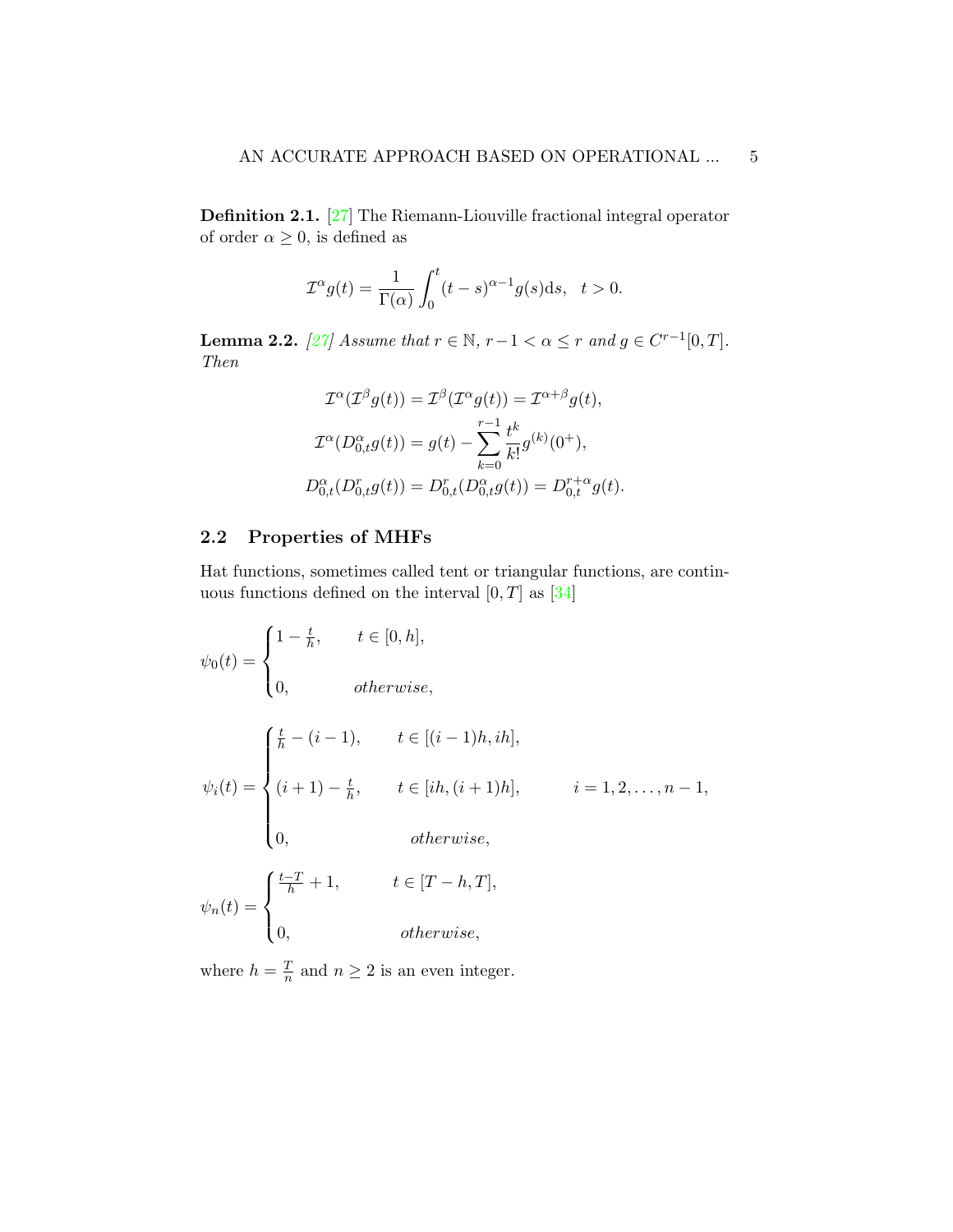MHFs are a modification of hat functions and defined as follows [\[25\]](#page-26-9):

$$
\theta_0(t) = \begin{cases} \frac{1}{2h^2}(t-h)(t-2h), & t \in [0,2h], \\ 0, & otherwise, \end{cases}
$$

when  $i$  is odd and  $1\leq i\leq n-1,$ 

$$
\theta_i(t) = \begin{cases} \frac{-1}{h^2}(t - (i-1)h)(t - (i+1)h), & t \in [(i-1)h, (i+1)h], \\ 0, & \text{otherwise,} \end{cases}
$$

when  $i$  is even and  $2\leq i\leq n-2,$ 

$$
\theta_i(t) = \begin{cases} \frac{1}{2h^2}(t - (i-1)h)(t - (i-2)h), & t \in [(i-2)h, ih], \\ \\ \frac{1}{2h^2}(t - (i+1)h)(t - (i+2)h), & t \in [ih, (i+2)h], \\ \\ 0, & otherwise, \end{cases}
$$

and

$$
\theta_n(t) = \begin{cases} \frac{1}{2h^2}(t - (T - h))(t - (T - 2h)), & t \in [T - 2h, T], \\ 0, & \text{otherwise.} \end{cases}
$$

According to the definition of MHFs, we have

$$
\theta_i(jh) = \begin{cases}\n1, & i = j, \\
0, & i \neq j,\n\end{cases}
$$
\n(3)\n
$$
\theta_i(t)\theta_j(t) = \begin{cases}\n0, & i \text{ is even and } |i - j| \ge 3, \\
0, & i \text{ is odd and } |i - j| \ge 2,\n\end{cases}
$$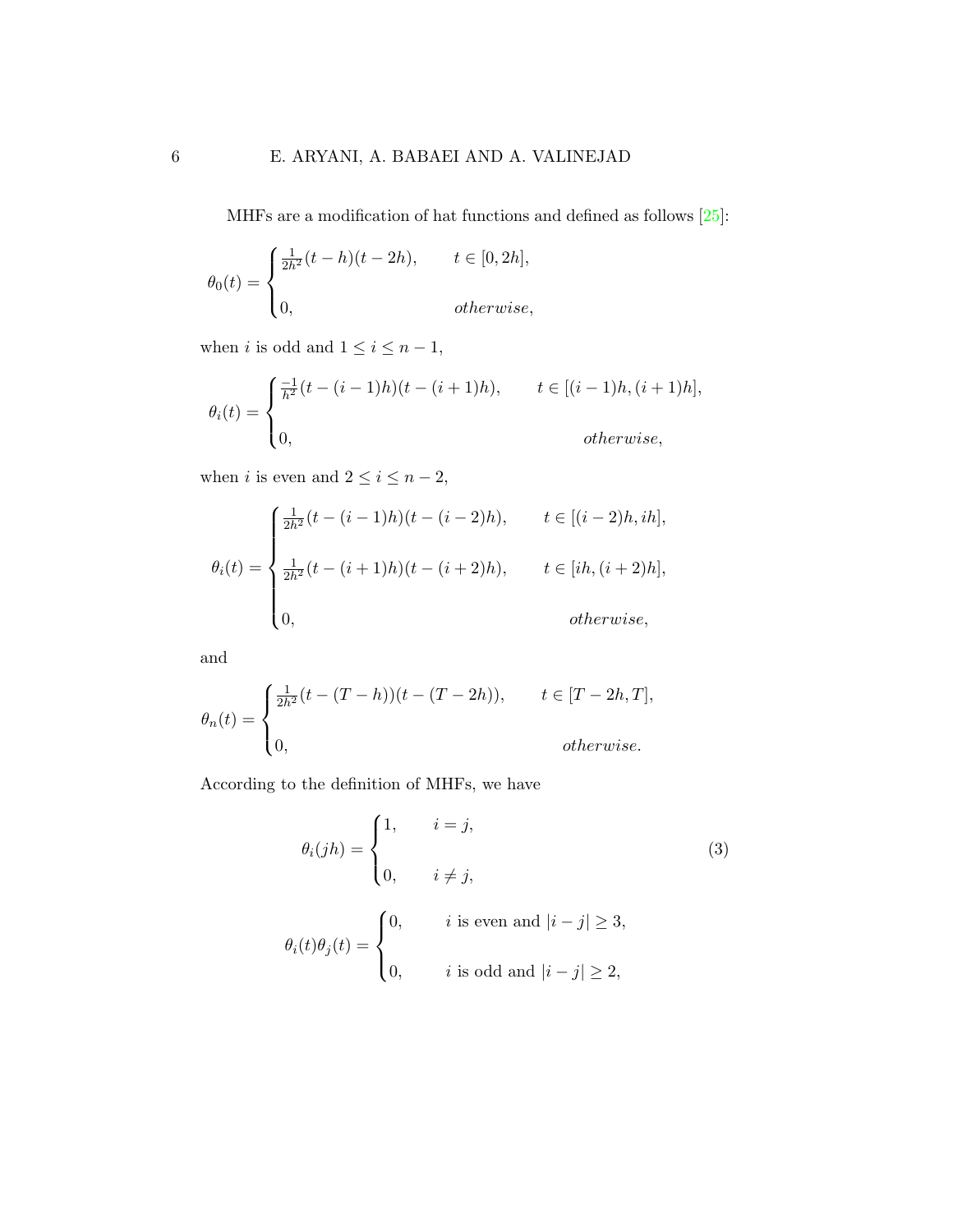and

$$
\sum_{i=0}^{n} \theta_i(t) = 1.
$$

An arbitrary function  $g(t) \in L^2(\Omega)$  can be expanded in terms of MHFs as

<span id="page-6-2"></span>
$$
g(t) \simeq g_n(t) = \sum_{i=0}^n c_i \theta_i(t) = \mathbf{C}^T \Theta(t) = \Theta^T(t) \mathbf{C}, \tag{4}
$$

where  $\Theta(t)$  is a  $(n+1)$ -vector of MHFs as

<span id="page-6-0"></span>
$$
\Theta(t) = [\theta_0(t), \dots, \theta_i(t), \dots, \theta_n(t)]^T,
$$
\n(5)

and

<span id="page-6-3"></span>
$$
\mathbf{C} = [c_0, \ldots, c_i, \ldots, c_n]^T,
$$

in which  $c_i = g(ih)$ ,  $i = 0, 1, ..., n$ .

Let  $k(t, s)$  be an arbitrary function of two variables, defined on  $L^2(\Omega \times \Omega)$ . Similarly, it can be expanded in terms of MHFs as

$$
k(t,s) \simeq k_n(t,s) = \Theta^T(t)\mathbf{K}\Theta(s) = \Theta^T(s)\mathbf{K}^T\Theta(t),
$$
 (6)

where

$$
\mathbf{K} = \left( \begin{array}{ccc} \mathbf{k}_{0,0} & \cdots & \mathbf{k}_{0,n} \\ \vdots & \ddots & \vdots \\ \mathbf{k}_{n,0} & \cdots & \mathbf{k}_{n,n} \end{array} \right)_{(n+1)\times(n+1)},
$$

in which  $k_{i,j} = k(ih, jh), i, j = 0, 1, \ldots, n$ . Also,  $\Theta(s)$  and  $\Theta(t)$  are MHFs vectors of dimension  $(n + 1)$ .

According to Eq. [\(3\)](#page-4-0), if  $\Theta(t)\Theta^{T}(t)$  is expanded by MHFs, we get

$$
\Theta(t)\Theta^{T}(t) \simeq \text{diag}(\Theta(t)),
$$

thus, we have

<span id="page-6-1"></span>
$$
\Theta(t)\Theta^{T}(t)\mathbf{Q} \simeq \tilde{\mathbf{Q}}\Theta(t),\tag{7}
$$

where **Q** is a  $(n+1)$ -vector and  $\tilde{Q}$  is a diagonal matrix with the elements of **Q**. Also, if **G** be a  $(n+1) \times (n+1)$  matrix, we attain

$$
\Theta^T(t)\mathbf{G}\Theta(t) \simeq \hat{\mathbf{G}}^T\Theta(t),\tag{8}
$$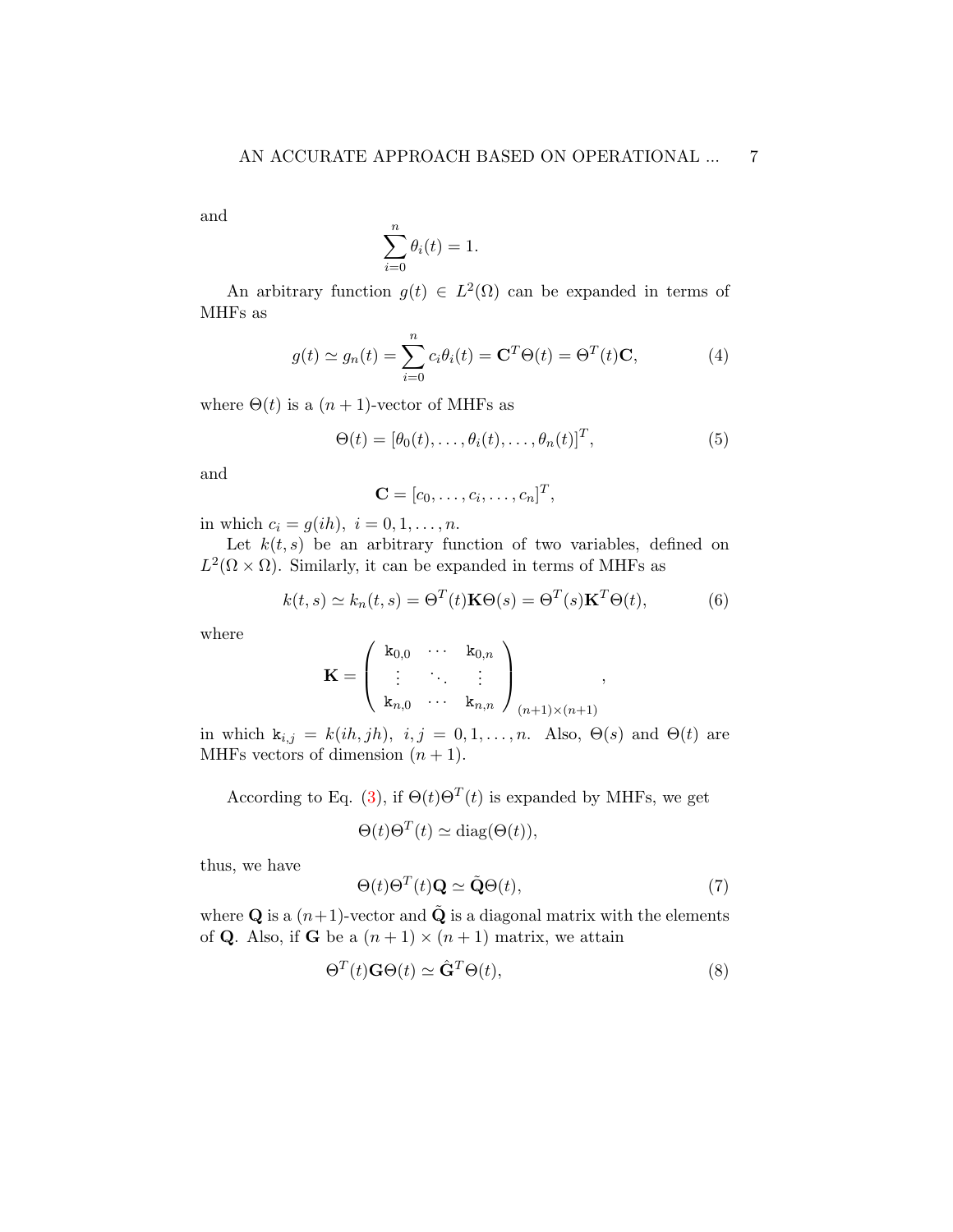where  $\hat{G}$  is a  $(n+1)$ -vector with components equal to the diagonal entries of the matrix G.

Now, we review some operational matrices based on MHFs that will be used in our proposed method. Let  $\Theta(t)$  be the MHFs vector defined in Eq. [\(5\)](#page-6-0). Hence the Volterra integral of  $\Theta(t)$  can be estimated as follows:

$$
\int_0^t \Theta(s)ds \simeq \mathcal{L}\Theta(t),\tag{9}
$$

in which  $\mathcal L$  is the  $(n+1) \times (n+1)$  operational matrix of integration for MHFs defined as [\[24\]](#page-26-8)

L = 0 ρ<sup>1</sup> ρ<sup>2</sup> ρ<sup>2</sup> ρ<sup>2</sup> . . . ρ<sup>2</sup> ρ<sup>2</sup> ρ<sup>2</sup> ρ<sup>2</sup> 0 ρ<sup>3</sup> ρ<sup>4</sup> ρ<sup>4</sup> ρ<sup>4</sup> . . . ρ<sup>4</sup> ρ<sup>4</sup> ρ<sup>4</sup> ρ<sup>4</sup> 0 ρ<sup>5</sup> ρ<sup>2</sup> ρ<sup>6</sup> ρ<sup>3</sup> . . . ρ<sup>3</sup> ρ<sup>3</sup> ρ<sup>3</sup> ρ<sup>3</sup> . . . . . . . . . . . . . . . . . . . . . . . . . . . . . . . . . . . . . . . . . . . . . 0 0 0 0 0 . . . ρ<sup>5</sup> ρ<sup>2</sup> ρ<sup>6</sup> ρ<sup>3</sup> 0 0 0 0 0 . . . 0 0 ρ<sup>3</sup> ρ<sup>4</sup> 0 0 0 0 0 . . . 0 0 ρ<sup>5</sup> ρ<sup>2</sup> ,

where  $\rho_1 = \frac{5h}{12}, \, \rho_2 = \frac{h}{3}$  $\frac{h}{3}, \rho_3 = \frac{2h}{3}$  $\frac{2h}{3}, \rho_4 = \frac{4h}{3}$  $\frac{4h}{3}$ ,  $\rho_5 = -\frac{h}{12}$  and  $\rho_6 = \frac{3h}{4}$  $\frac{3h}{4}$ . **Theorem 2.3.** Let  $\Theta(t)$  be the MHFs vector given by Eq. [\(5\)](#page-6-0), then

$$
\mathcal{I}^{\alpha_i} \Theta(t) \simeq \mathcal{L}^{\alpha_i} \Theta(t),\tag{10}
$$

where  $\mathcal{L}^{\alpha_i}$  is the  $(n+1) \times (n+1)$  operational matrix of fractional-order integration

i

<span id="page-7-0"></span>
$$
\mathcal{L}^{\alpha_i}=\begin{pmatrix} 0 & \phi_1^i & \phi_2^i & \phi_3^i & \phi_4^i & \dots & \phi_{n-1}^i & \phi_n^i \\ 0 & \vartheta_0^i & \vartheta_1^i & \vartheta_2^i & \vartheta_3^i & \dots & \vartheta_{n-2}^i & \vartheta_{n-1}^i \\ 0 & \eta_{-1}^i & \eta_0^i & \eta_1^i & \eta_2^i & \dots & \eta_{n-3}^i & \eta_{n-2}^i \\ 0 & 0 & 0 & \vartheta_0^i & \vartheta_1^i & \dots & \vartheta_{n-4}^i & \vartheta_{n-3}^i \\ 0 & 0 & 0 & \eta_{-1}^i & \eta_0^i & \dots & \eta_{n-5}^i & \eta_{n-4}^i \\ \vdots & \vdots & \vdots & \vdots & \vdots & \vdots & \vdots \\ 0 & 0 & 0 & 0 & \dots & \vartheta_0^i & \vartheta_1^i \\ 0 & 0 & 0 & 0 & \dots & \eta_{-1}^i & \eta_0^i \end{pmatrix},
$$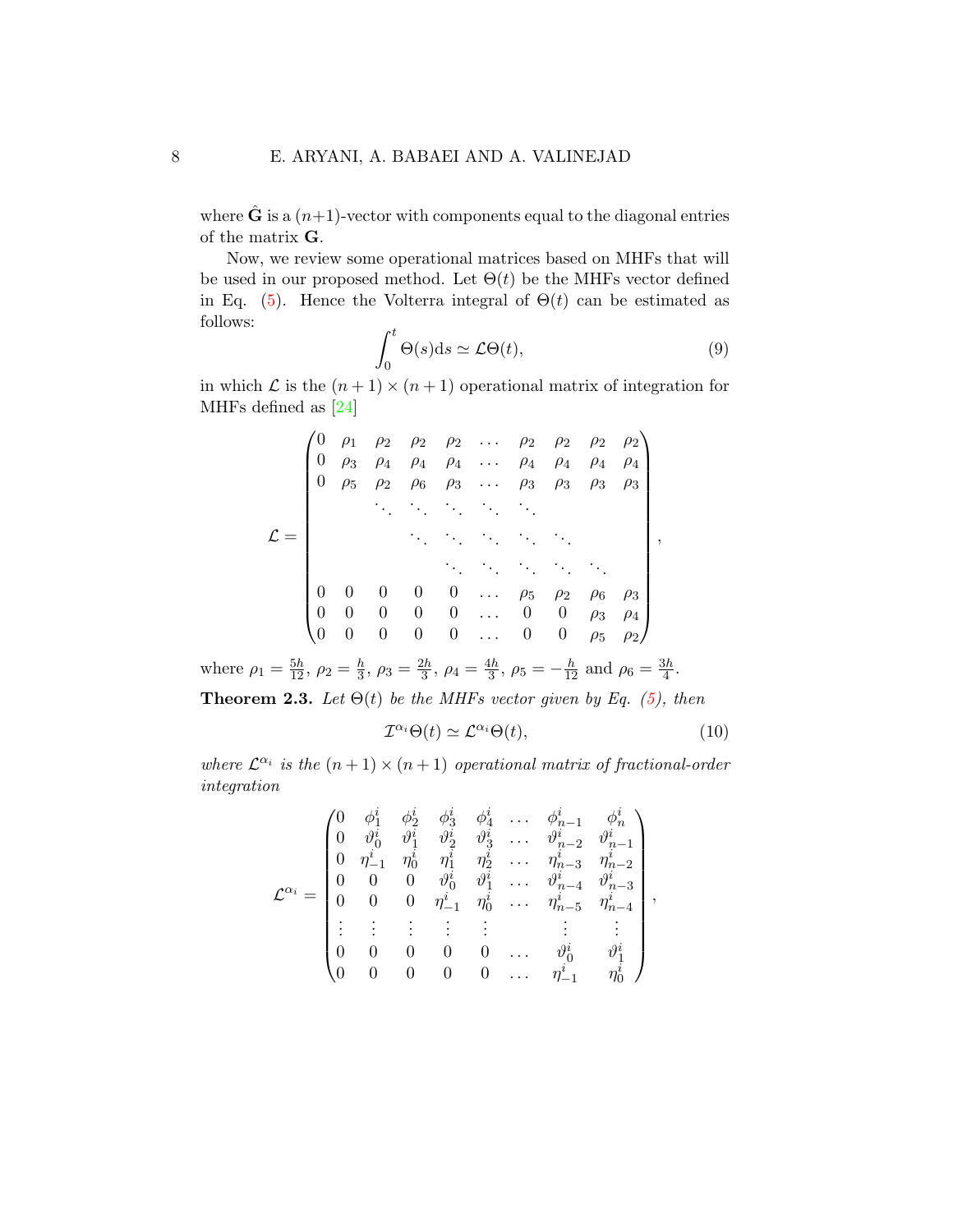in which

$$
\phi_1^i = \frac{h^{\alpha_i} \alpha_i (3 + 2\alpha_i)}{2\Gamma(\alpha_i + 3)}, \qquad \vartheta_0^i = \frac{2h^{\alpha_i} (1 + \alpha_i)}{\Gamma(\alpha_i + 3)}, \n\eta_{-1}^i = -\frac{h^{\alpha_i} \alpha_i}{2\Gamma(\alpha_i + 3)}, \qquad \eta_0^i = \frac{h^{\alpha_i} 2^{\alpha_i + 1} (2 - \alpha_i)}{2\Gamma(\alpha_i + 3)}, \n\eta_1^i = \frac{h^{\alpha_i}}{2\Gamma(\alpha_i + 3)} \left( 3^{\alpha_i + 1} (4 - \alpha_i) - 6(2 + \alpha_i) \right), \n\phi_k^i = \frac{h^{\alpha_i}}{2\Gamma(\alpha_i + 3)} \left( k^{\alpha_i + 1} (2k - 6 - 3\alpha_i) + 2j^{\alpha_i} (1 + \alpha_i) (2 + \alpha_i) \right) \n- (k - 2)^{(\alpha_i + 1)} (2k - 2 + \alpha_i) , \qquad k = 2, 3, ..., n, \n\vartheta_k^i = \frac{2h^{\alpha_i}}{\Gamma(\alpha_i + 3)} \left( (k - 1)^{\alpha_i + 1} (k + 1 + \alpha_i) \right) \n- (k + 1)^{\alpha_i + 1} (k - 1 - \alpha_i) , \qquad k = 1, 2, ..., n - 1,
$$

and

$$
\eta_k^i = \frac{h^{\alpha_i}}{2\Gamma(\alpha_i+3)} \Big( (k+2)^{\alpha_i+1} (2k+2-\alpha_i) - 6k^{\alpha_i+1} (2+\alpha_i) - (k-2)^{\alpha_i+1} (2k-2+\alpha_i) \Big), \qquad k = 2, 3, \dots, n-2.
$$

**Proof.** See [\[25\]](#page-26-9).  $\Box$ 

**Theorem 2.4.** Let  $\Theta(t)$  be the MHFs vector given by Eq. [\(5\)](#page-6-0), then

$$
\int_0^t \Theta(s) \, \mathrm{d}\mathcal{B}(s) \simeq \mathcal{L}_s \Theta(t),\tag{11}
$$

where  $\mathcal{L}_s$  is the operational matrix of stochastic integration of MHFs as

$$
\mathcal{L}_s = \begin{pmatrix} 0 & \xi_1 & \xi_2 & \xi_2 & \xi_2 & \dots & \xi_2 & \xi_2 \\ 0 & \mathcal{B}(h) + \beta_{1,1} & \beta_{2,1} & \beta_{2,1} & \beta_{2,1} & \dots & \beta_{2,1} \\ 0 & \gamma_{1,2} & \mathcal{B}(2h) + \gamma_{2,2} & \gamma_{3,2} & \gamma_{4,2} & \dots & \gamma_{4,2} & \gamma_{4,2} \\ \cdot & \cdot & \cdot & \cdot & \cdot & \cdot & \cdot \\ \cdot & \cdot & \cdot & \cdot & \cdot & \cdot \\ 0 & 0 & 0 & 0 & \dots & \gamma_{3,n-2} & \gamma_{4,n-2} \\ 0 & 0 & 0 & 0 & \dots & \mathcal{B}(T-h) + \beta_{1,n-1} & \beta_{2,n-1} \\ 0 & 0 & 0 & 0 & \dots & \gamma_{1,n} & \mathcal{B} T + \gamma_{2,n} \end{pmatrix},
$$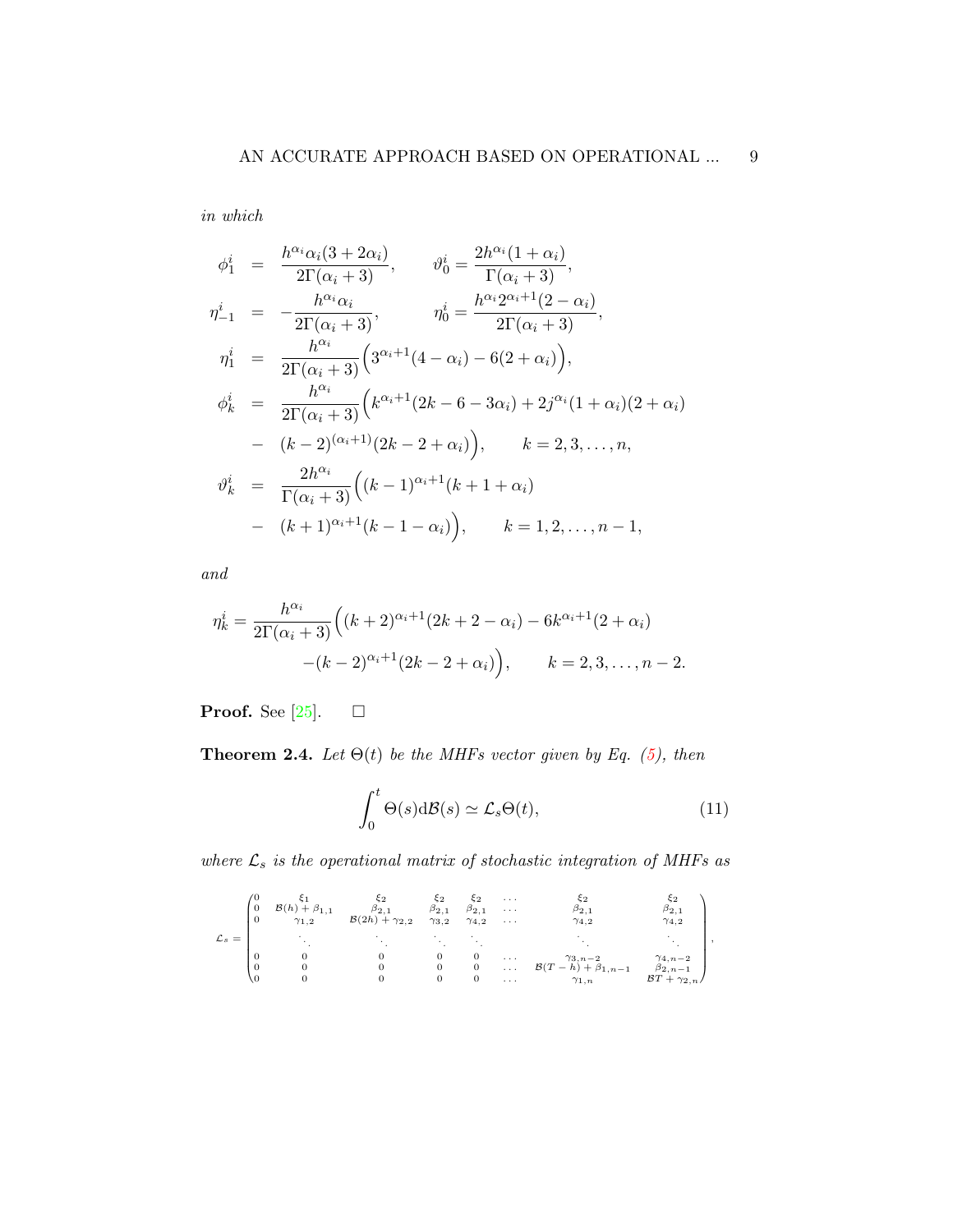in which

$$
\xi_{1} = \int_{0}^{h} \frac{-1}{2h^{2}} (2s - 3h) \mathcal{B}(s) ds,
$$
\n
$$
\xi_{2} = \int_{0}^{2h} \frac{-1}{2h^{2}} (2s - 3h) \mathcal{B}(s) ds,
$$
\n
$$
\beta_{1,i} = \int_{(i-1)h}^{ih} \frac{2}{h^{2}} (s - ih) \mathcal{B}(s) ds, \qquad i = 1, 3, ..., n - 1,
$$
\n
$$
\beta_{2,i} = \int_{(i-1)h}^{(i+1)h} \frac{2}{h^{2}} (s - ih) \mathcal{B}(s) ds, \qquad i = 1, 3, ..., n - 1,
$$
\n
$$
\gamma_{1,i} = \int_{(i-2)h}^{(i-1)h} \frac{-1}{2h^{2}} (2s - (2i - 3)h) \mathcal{B}(s) ds, \qquad i = 2, 4, ..., n - 2,
$$
\n
$$
\gamma_{2,i} = \int_{(i-2)h}^{ih} \frac{-1}{2h^{2}} (2s - (2i - 3)h) \mathcal{B}(s) ds, \qquad i = 2, 4, ..., n - 2,
$$
\n
$$
\gamma_{3,i} = \int_{(i-2)h}^{ih} \frac{-1}{2h^{2}} (2s - (2i - 3)h) \mathcal{B}(s) ds, \qquad i = 2, 4, ..., n - 2,
$$
\n
$$
\gamma_{4,i} = \int_{(i-2)h}^{(i+1)h} \frac{-1}{2h^{2}} (2s - (2i + 3)h) \mathcal{B}(s) ds, \qquad i = 2, 4, ..., n - 2,
$$
\n
$$
\gamma_{4,i} = \int_{(i-2)h}^{ih} \frac{-1}{2h^{2}} (2s - (2i - 3)h) \mathcal{B}(s) ds, \qquad i = 2, 4, ..., n - 2.
$$

**Proof.** See [\[24\]](#page-26-8).  $\Box$ 

# 3 Description of the method

In this section, by using the operational matrices based on MHFs and other concepts defined in the previous section, a numerical method will be proposed to solve the problem  $(1)-(2)$  $(1)-(2)$ . First, by Riemann-Liouville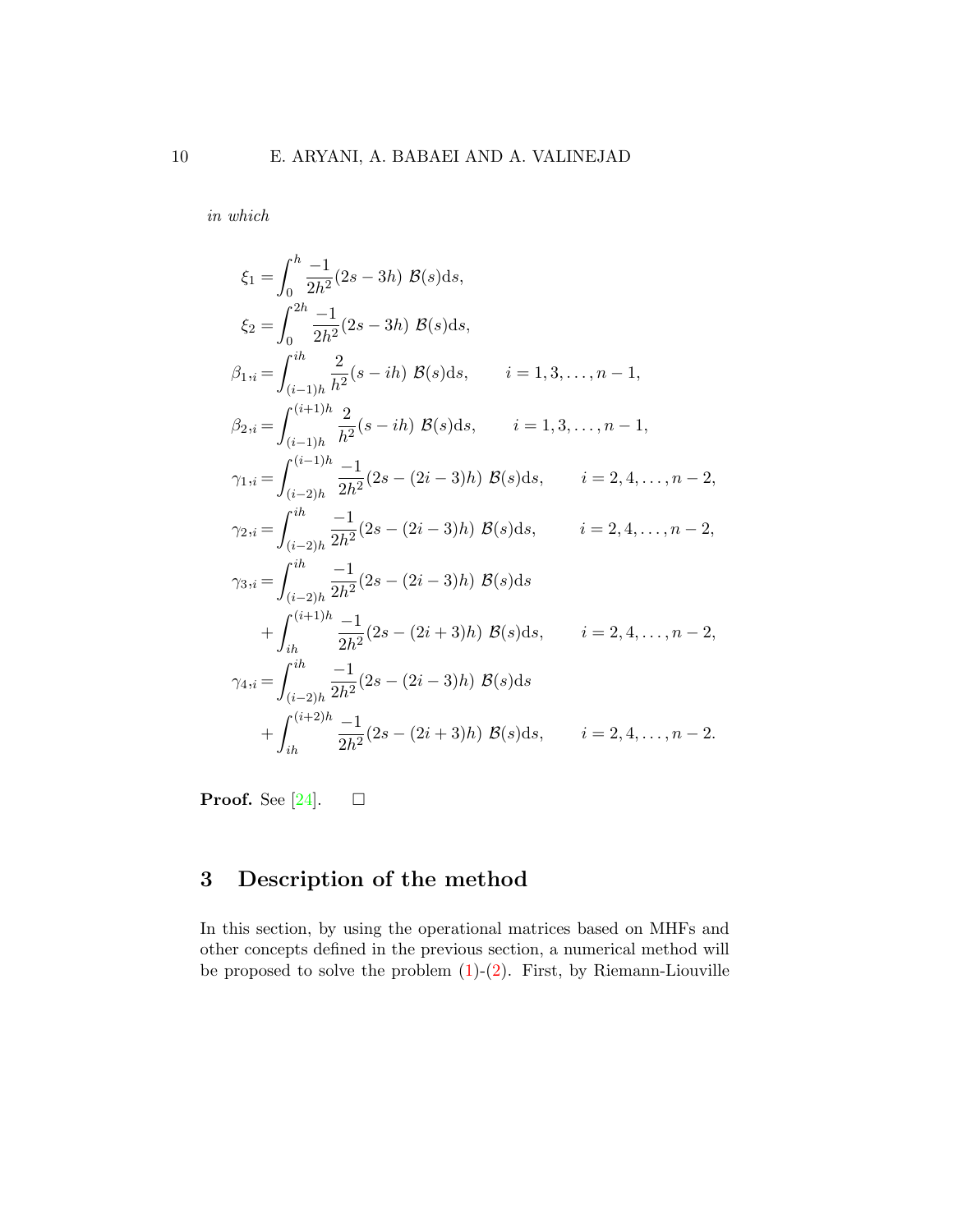fractional integration of the equations of  $(1)$ , we get

<span id="page-10-0"></span>
$$
y_i(t) = d_i + \mathcal{I}^{\alpha_i}(f_i(t)) + \mu_i(\mathcal{I}^{\alpha_i}y_i(t)) + \sum_{j=1}^m \mathcal{I}^{\alpha_i}\left(\int_0^t k_{ij}(t,s)y_j(s)ds\right) + \sigma \sum_{j=1}^m \mathcal{I}^{\alpha_i}\left(\int_0^t \hat{k}_{ij}(t,s)y_j(s)dB(s)\right), \qquad i = 1, ..., m.
$$
 (12)

Now, we approximate the functions  $y_i(t)$ ,  $d_i$ ,  $f_i(t)$ ,  $k_{ij}(t, s)$ ,  $\hat{k}_{ij}(t, s)$ , for  $i,j=1,2,\ldots,m$  in terms of MHFs as

<span id="page-10-1"></span>
$$
y_i(t) \approx \mathbf{C}_i^T \Theta(t) = \Theta^T(t) \mathbf{C}_i,
$$
  
\n
$$
d_i \approx \mathbf{d}_i^T \Theta(t) = \Theta^T(t) \mathbf{d}_i,
$$
  
\n
$$
f_i(t) \approx \mathbf{f}_i^T \Theta(t) = \Theta^T(t) \mathbf{f}_i,
$$
  
\n
$$
k_{ij}(t, s) \approx \Theta^T(t) \mathbf{K}_{ij} \Theta(s) = \Theta^T(s) \mathbf{K}_{ij}^T \Theta(t),
$$
  
\n
$$
\hat{k}_{ij}(t, s) \approx \Theta^T(t) \hat{\mathbf{K}}_{ij} \Theta(s) = \Theta^T(s) \hat{\mathbf{K}}_{ij}^T \Theta(t),
$$

where  $\Theta(t)$  is MHFs vector and  $\mathbf{C}_i, \mathbf{d}_i, \mathbf{f}_i$ , are MHFs coefficients vectors of  $y_i(t)$ ,  $d_i$ , and  $f_i(t)$ . Also,  $\mathbf{K}_{ij}$  and  $\hat{\mathbf{K}}_{ij}$  are MHFs coefficients matrices of  $k_{ij}(t, s)$  and  $\hat{k}_{ij}(t, s)$ , respectively. Substituting these relations in Eq. [\(12\)](#page-10-0) results

$$
\mathbf{C}_{i}^{T}\Theta(t) = \mathbf{d}_{i}^{T}\Theta(t) + \mathcal{I}^{\alpha_{i}}(\mathbf{f}_{i}^{T}\Theta(t)) + \mu_{i}\mathcal{I}^{\alpha_{i}}(\mathbf{C}_{i}^{T}\Theta(t)) + \sum_{j=1}^{m} \mathcal{I}^{\alpha_{i}}\left(\Theta^{T}(t)\mathbf{K}_{ij}\int_{0}^{t} \Theta(s)\Theta^{T}(s)\mathbf{C}_{j}\mathrm{d}s\right) + \sigma \sum_{j=1}^{m} \mathcal{I}^{\alpha_{i}}\left(\Theta^{T}(t)\hat{\mathbf{K}}_{ij}\int_{0}^{t} \Theta(s)\Theta^{T}(s)\mathbf{C}_{j}\mathrm{d}\mathcal{B}(s)\right). (13)
$$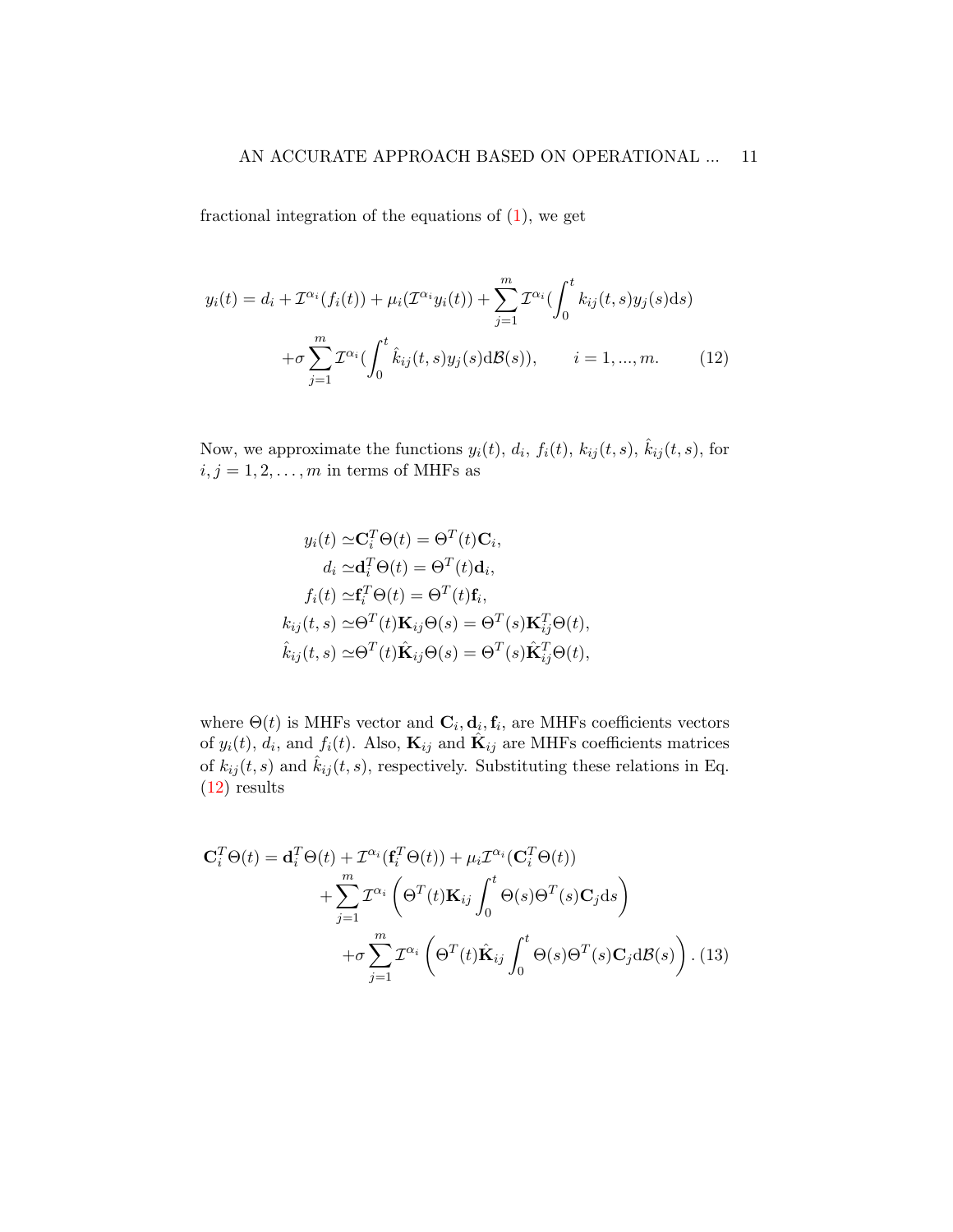The integral part of Eq.  $(13)$  can be estimated according to Eqs.  $(7)-(11)$  $(7)-(11)$ as

<span id="page-11-0"></span>
$$
\mathcal{I}^{\alpha_i} \left( \Theta^T(t) \mathbf{K}_{ij} \int_0^t \Theta(s) \Theta^T(s) \mathbf{C}_j ds \right)
$$
  
\n
$$
= \mathcal{I}^{\alpha_i} \left( \Theta^T(t) \mathbf{K}_{ij} \int_0^t \tilde{\mathbf{C}}_j \Theta(s) ds \right)
$$
  
\n
$$
\simeq \mathcal{I}^{\alpha_i} \left( \Theta^T(t) \mathbf{K}_{ij} \tilde{\mathbf{C}}_j \mathcal{L} \Theta(t) \right),
$$
  
\n
$$
= \mathcal{I}^{\alpha_i} \left( \hat{\mathcal{A}}_j^T \Theta(t) \right) \simeq \hat{\mathcal{A}}_j^T \mathcal{L}^{\alpha_i} \Theta(t), \tag{14}
$$

and for stochastic integral, we have

<span id="page-11-1"></span>
$$
\mathcal{I}^{\alpha_{i}}\left(\Theta^{T}(t)\hat{\mathbf{K}}_{ij}\int_{0}^{t}\Theta(s)\Theta^{T}(s)\mathbf{C}_{j}\mathrm{d}\mathcal{B}(s)\right)
$$

$$
=\mathcal{I}^{\alpha_{i}}\left(\Theta^{T}(t)\hat{\mathbf{K}}_{ij}\int_{0}^{t}\tilde{\mathbf{C}}_{j}\Theta(s)\mathrm{d}\mathcal{B}(s)\right)
$$

$$
\simeq\mathcal{I}^{\alpha_{i}}\left(\Theta^{T}(t)\hat{\mathbf{K}}_{ij}\tilde{\mathbf{C}}_{j}\mathcal{L}_{s}\Theta(t)\right),
$$

$$
=\mathcal{I}^{\alpha_{i}}\left(\hat{\mathcal{S}}_{j}^{T}\Theta(t)\right)\simeq\hat{\mathcal{S}}_{j}^{T}\mathcal{L}^{\alpha_{i}}\Theta(t),
$$
(15)

where  $\tilde{\mathbf{C}}_j = diag(Y_j)$ . Also,  $\hat{\mathcal{A}}_j$  and  $\hat{\mathcal{S}}_j$  are  $(n + 1)$ -vectors and their elements consist of diagonal entries of matrices  $\mathcal{A}_j = \mathbf{K}_{ij} \tilde{\mathbf{C}}_j \mathcal{L}$  and  $\mathcal{S}_j =$  $\hat{\mathbf{K}}_{ij}\tilde{\mathbf{C}}_j\mathcal{L}_s$ . By using Eqs. [\(14\)](#page-11-0) and [\(15\)](#page-11-1), for  $i=1,2,\ldots,m$ , we get

<span id="page-11-2"></span>
$$
\mathbf{C}_i^T = \bar{\mathbf{T}}_i^T + \mu_i \mathbf{C}_i^T \mathcal{L}^{\alpha_i} + \sum_{j=1}^m \left( \hat{\mathcal{A}}_j^T + \sigma \hat{\mathcal{S}}_j^T \right) \mathcal{L}^{\alpha_i}, \tag{16}
$$

where

$$
\bar{\mathbf{T}}_i^T = \mathbf{d}_i^T + \mathbf{f}_i^T \mathcal{L}^{\alpha_i}.
$$

For each  $i = 1, 2, \ldots, m$ , the relation [\(16\)](#page-11-2) is a system of  $(n+1) \times (n+1)$ linear algebraic equations. Solving this system leads to an approximate solution for the problem  $(1)-(2)$  $(1)-(2)$ , in the form

$$
y_i(t) \simeq \mathbf{C}_i^T \Theta(t), \qquad i = 1, 2, \dots, m.
$$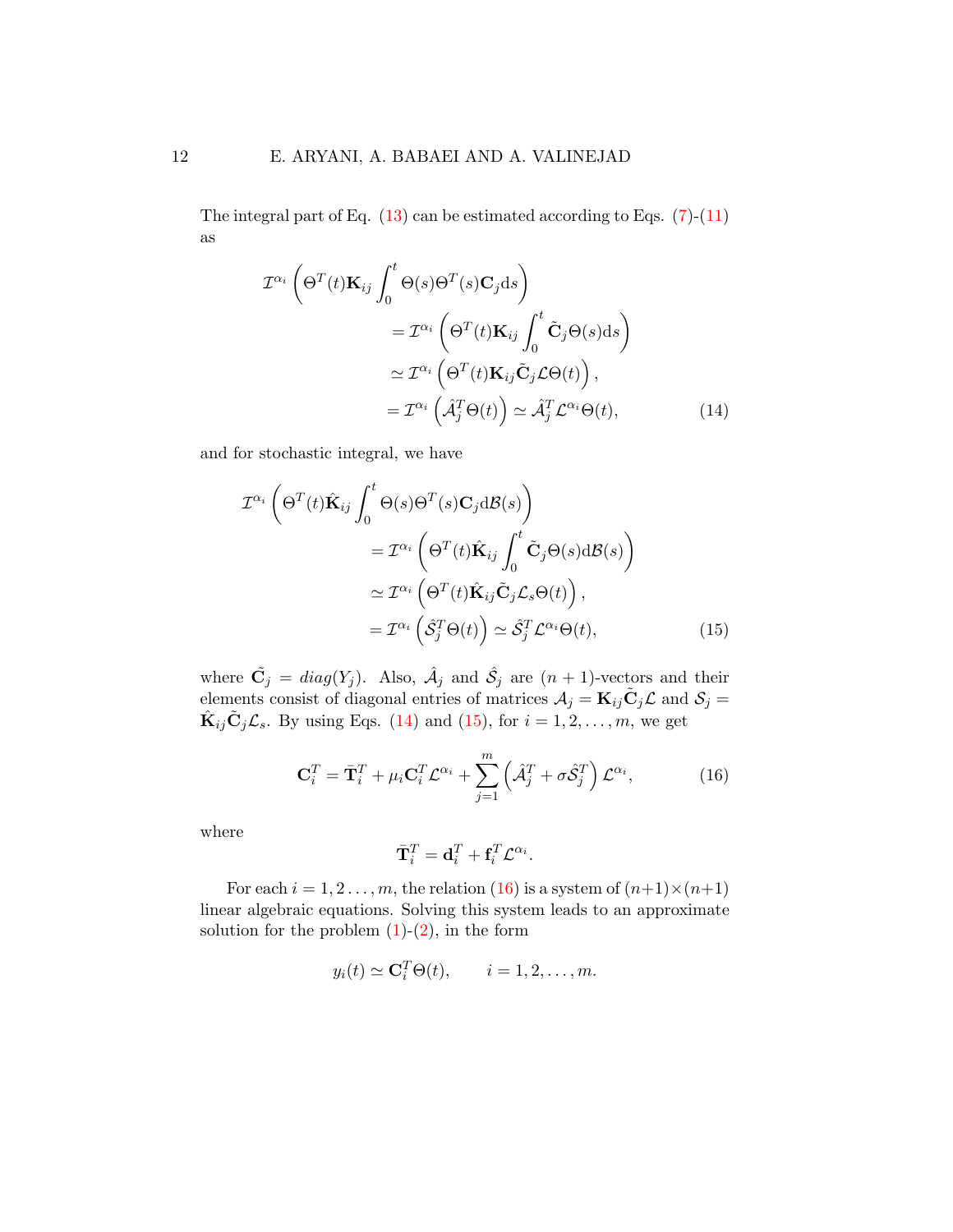## 4 Error estimate

In this section, an error estimate of the proposed algorithm is discussed. Here, we consider the norm

$$
||g|| = \mathbb{E}[\sup_{t \in \Omega} |g(t)|],
$$

where  $\mathbb{E}[.]$  is the mathematical expectation.

<span id="page-12-0"></span>**Theorem 4.1.** ([\[21\]](#page-25-9)) Suppose  $g(t) \in C^3(\Omega)$  and  $g_n(t)$  be the MHFs expansion of  $g(t)$  as defined in Eq. [\(4\)](#page-6-2). Then, we have

$$
||g(t) - g_n(t)|| \simeq O(h^3).
$$

<span id="page-12-1"></span>**Theorem 4.2.** ([\[21\]](#page-25-9)) Suppose  $k(t,s) \in C^3(\Omega \times \Omega)$  and  $k_n(t,s)$  is the MHFs expansion of  $k(t, s)$  as defined in Eq. [\(6\)](#page-6-3). Then

$$
||k(t,s) - k_n(t,s)|| \simeq O(h^3).
$$

**Theorem 4.3.** Let  $Y_n(t)$  is the numerical solution of [\(1\)](#page-2-0) obtained by the proposed method,  $\mathbf{Y}(t)$  is its exact solution and  $\mathbf{R}_n(t)$  is the residual error for this numerical solution. Also, assume that  $\|\mathbf{Y}(t)\| \leq \lambda$ ,  $\|\mathbf{k}(t,s)\| \leq \delta$  and  $\|\hat{\mathbf{k}}(t,s)\| \leq \hat{\delta}$ , in which  $\lambda$ ,  $\delta$ ,  $\hat{\delta}$  are real positive constants. Then,  $\|\mathbf{R}_n(t)\|$  tends to zero, when  $n \to \infty$ .

**Proof.** From  $(12)$  subject to  $(2)$ , we can rewrite the system  $(1)$  in the following form

$$
\mathbf{Y}(t) = \Lambda_{int} + \int_{0}^{t} \varpi(t, s) \mathbf{F}(s) ds + \mu \int_{0}^{t} \varpi(t, s) \mathbf{Y}(s) ds + \int_{0}^{t} \varpi(t, s) \left( \int_{0}^{s} \mathbf{k}(s, r) \mathbf{Y}(r) dr \right) ds + \sigma \int_{0}^{t} \varpi(t, s) \left( \int_{0}^{s} \mathbf{\hat{k}}(r, s) \mathbf{Y}(r) d\mathcal{B}(r) \right) ds,
$$

where

$$
\varpi(t,s)=\mathrm{diag}\left(\frac{(t-s)^{\alpha_1-1}}{\Gamma(\alpha_1)},\ldots,\frac{(t-s)^{\alpha_i-1}}{\Gamma(\alpha_i)},\ldots,\frac{(t-s)^{\alpha_m-1}}{\Gamma(\alpha_m)}\right).
$$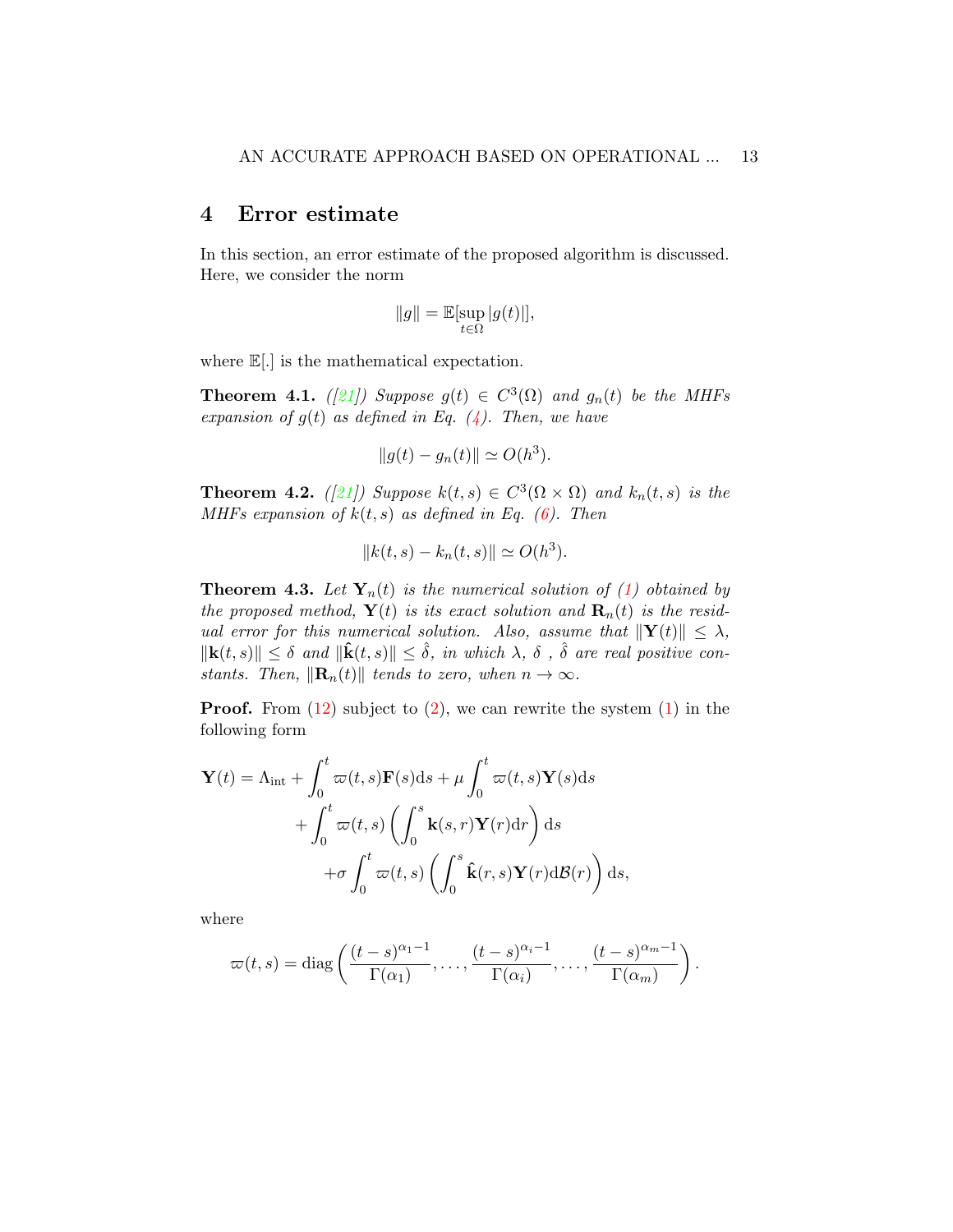Also, the numerical solution for system [\(12\)](#page-10-0) satisfies the following matrix form

$$
\mathbf{Y}_{n}(t) = \Lambda_{\text{int}}^{n} + \int_{0}^{t} \varpi(t, s) \mathbf{F}_{n}(s) ds + \mu \int_{0}^{t} \varpi(t, s) \mathbf{Y}_{n}(s) ds + \int_{0}^{t} \varpi(t, s) \left( \int_{0}^{s} \mathbf{k}_{n}(s, r) \mathbf{Y}_{n}(r) dr \right) ds + \sigma \int_{0}^{t} \varpi(t, s) \left( \int_{0}^{s} \hat{\mathbf{k}}_{n}(r, s) \mathbf{Y}_{n}(r) d\mathcal{B}(r) \right) ds + \mathbf{R}_{n}(t).
$$

The residual function  $\mathbf{R}_n(t)$  can be obtained from the following relation

<span id="page-13-1"></span><span id="page-13-0"></span>
$$
\mathbf{R}_n(t) = -\mathbf{e}_n(t) + \mathbf{e}_{int} + \mathbf{e}[\mathbf{F}](t) + \mathbf{e}[\mathbf{Y}](t) + \mathbf{e}[\mathbf{k}](t) + \mathbf{e}[\hat{\mathbf{k}}](t), \quad (17)
$$

in which

$$
\mathbf{e}_n(t) = \mathbf{Y}(t) - \mathbf{Y}_n(t), \quad \mathbf{e}_{int} = \Lambda_{int} - \Lambda_{int}^n,
$$
  

$$
\mathbf{e}[\mathbf{F}](t) = \int_0^t \varpi(t, s) [\mathbf{F}(s) - \mathbf{F}_n(s)] ds, \quad \mathbf{e}[\mathbf{Y}](t) = \mu \int_0^t \varpi(t, s) \mathbf{e}_n(s) ds,
$$
  

$$
\mathbf{e}[\mathbf{k}](t) = \int_0^t \varpi(t, s) \mathcal{J}_1(s) ds, \qquad \mathbf{e}[\hat{\mathbf{k}}](t) = \sigma \int_0^t \varpi(t, s) \mathcal{J}_2(s) ds.
$$

where

$$
\mathcal{J}_1(t) = \int_0^t \left( \mathbf{k}(t,s) \mathbf{Y}(s) - \mathbf{k}_n(t,s) \mathbf{Y}_n(s) \right) ds,
$$
\n(18)

and

<span id="page-13-2"></span>
$$
\mathcal{J}_2(t) = \int_0^t \left( \hat{\mathbf{k}}(t,s) \mathbf{Y}(s) - \hat{\mathbf{k}}_n(t,s) \mathbf{Y}_n(s) \right) d\mathcal{B}(s).
$$
 (19)

Eq.  $(17)$  results

<span id="page-13-3"></span>
$$
\|\mathbf{R}_n(t)\| \leq \left( \|\mathbf{e}_{int}\| + \|\mathbf{e}_n(t)\| + \|\mathbf{e}[\mathbf{F}](t)\| + \|\mathbf{e}[\mathbf{F}](t)\| + \|\mathbf{e}[\hat{\mathbf{k}}](t)\| + \|\mathbf{e}[\hat{\mathbf{k}}](t)\| \right). \tag{20}
$$

Now, using Theorem [4.1](#page-12-0) results

$$
\|\mathbf{e}_{int}\| \le c_1 h^3,\tag{21}
$$

$$
\|\mathbf{e}_n(t)\| \le c_2 h^3. \tag{22}
$$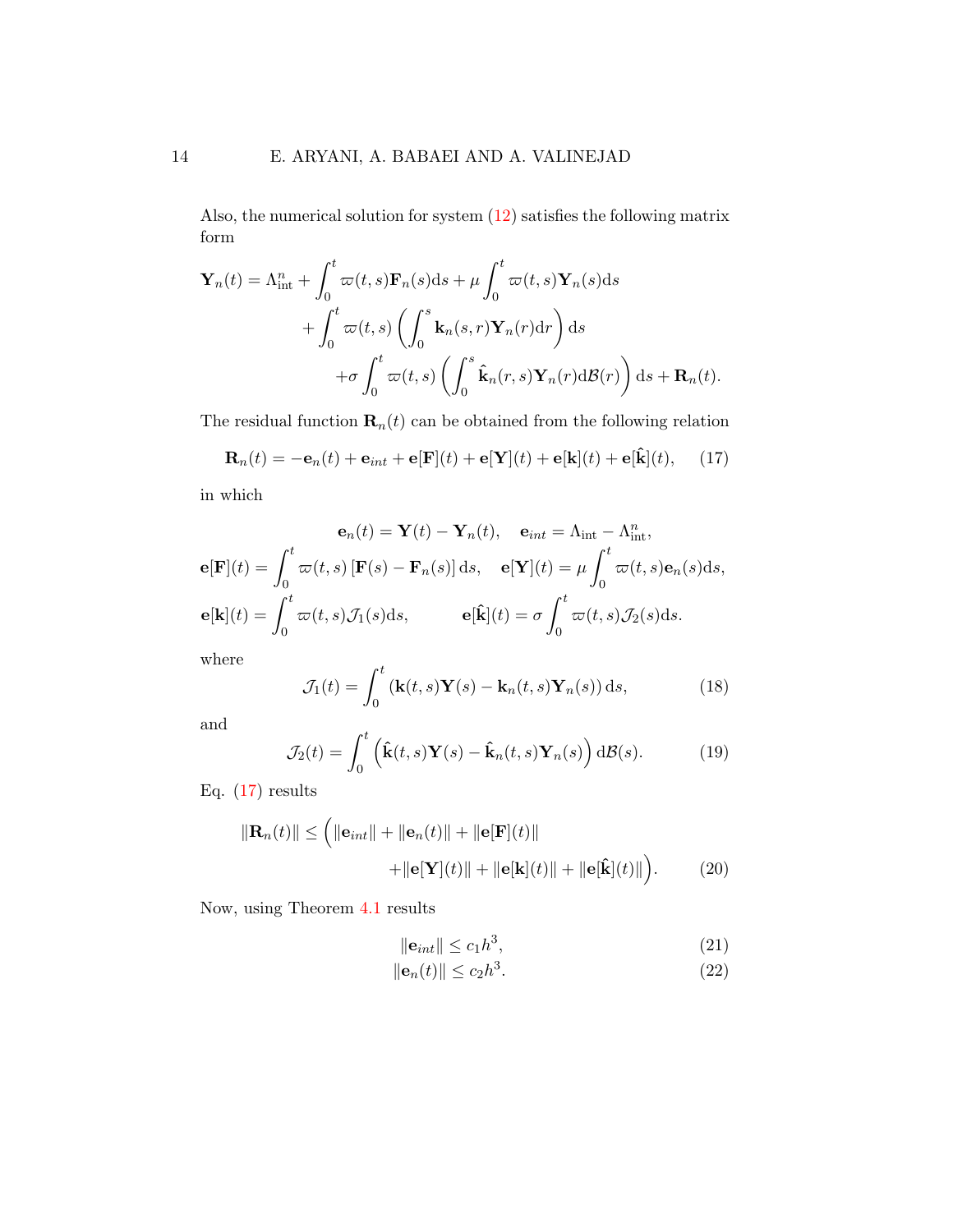$$
\|\mathbf{e}[\mathbf{F}](t)\| \leq \left(\int_0^t \|\varpi(t,s)\| \|\mathbf{F}(s) - \mathbf{F}_n(s)\| ds\right)
$$
  
\n
$$
\leq \gamma \left(\int_0^t \|\mathbf{F}(s) - \mathbf{F}_n(s)\| ds\right)
$$
  
\n
$$
\leq \gamma T \|\mathbf{F}(s) - \mathbf{F}_n(s)\| \leq c_3 \gamma T h^3.
$$
 (23)

where  $\gamma = \|\varpi(t, s)\|_\infty,$  and

$$
\|\mathbf{e}[\mathbf{Y}](t)\| \le \left(\int_0^t \|\varpi(t,s)\| \|\mathbf{e}_n(s)\| \mathrm{d}s\right)
$$
  
\n
$$
\le \gamma \bar{\mu} \left(\int_0^t \|\mathbf{e}_n(s)\| \mathrm{d}s\right)
$$
  
\n
$$
\le \gamma T \bar{\mu} \|\mathbf{e}_n(t)\| \le c_2 \gamma T \bar{\mu} h^3. \tag{24}
$$

where  $\bar{\mu}=\|\mu\|_{\infty}.$  Moreover, we have

$$
\|\mathbf{e}[\mathbf{k}](t)\| \leq \left(\int_0^t \|\varpi(t,s)\| \|\mathcal{J}_1(s)\| ds\right)
$$
  

$$
\leq \gamma \left(\int_0^t \|\mathcal{J}_1(s)\| ds\right)
$$
  

$$
\leq \gamma T \|\mathcal{J}_1(t)\|,
$$

in which by using Theorem [4.2](#page-12-1) and Eq. [\(18\)](#page-13-1), we get

$$
\|\mathcal{J}_1(t)\| \leq \left(\int_0^t \|\mathbf{k}(t,s)\mathbf{Y}(s) - \mathbf{k}_n(t,s)\mathbf{Y}_n(s)\|\mathrm{d}s\right)
$$
  
\n
$$
\leq T \|\mathbf{k}(t,s)\mathbf{Y}(s) - \mathbf{k}_n(t,s)\mathbf{Y}_n(s)\|
$$
  
\n
$$
\leq T \Big(\|\mathbf{k}(t,s)\|\|\mathbf{e}_n(t)\| + \|\mathbf{k}(t,s) - \mathbf{k}_n(t,s)\|(\|\mathbf{Y}(t)\| + \|\mathbf{e}_n(t)\| \Big)
$$
  
\n
$$
\leq T(c_2\delta + c_4\lambda)h^3 + c_2c_4Th^6,
$$

thus

$$
\|\mathbf{e}[\mathbf{k}](t)\| \le v_1 h^3 + v_2 h^6,\tag{25}
$$

where  $v_1 = \gamma T^2 (c_2 \delta + c_4 \lambda)$  and  $v_2 = \gamma c_2 c_4 T^2$ .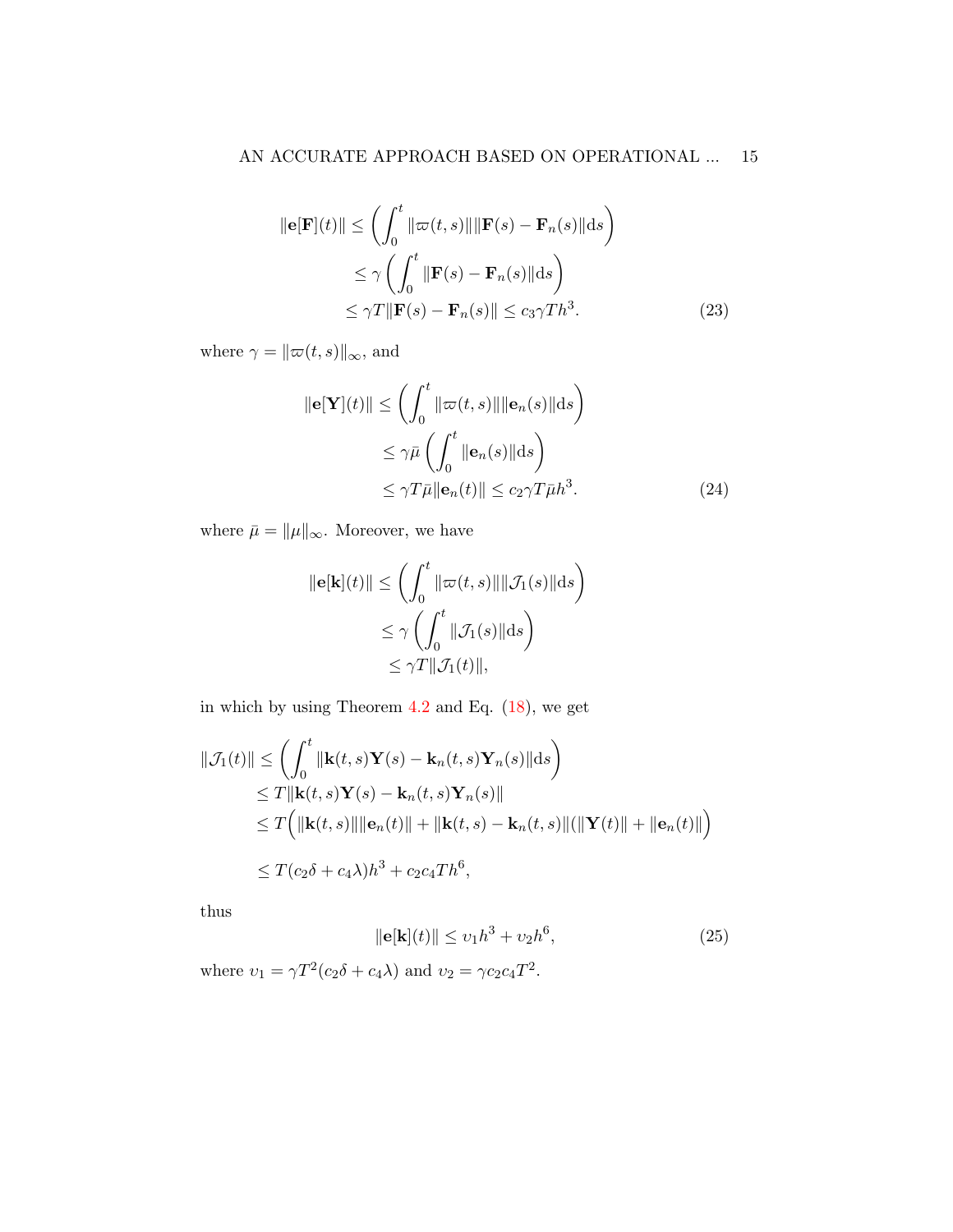In a similar manner, we have

$$
\|\mathbf{e}[\hat{\mathbf{K}}](t)\| \leq \sigma \left( \int_0^t \|\varpi(t,s)\| \|\mathcal{J}_2(s)\| ds \right)
$$
  

$$
\leq \gamma \sigma \left( \int_0^t \|\mathcal{J}_2(s)\| ds \right)
$$
  

$$
\leq \gamma \sigma T \|\mathcal{J}_2(t)\|.
$$

By employing Theorem [4.2](#page-12-1) and Eq. [\(19\)](#page-13-2), we get

$$
\|\mathcal{J}_2(t)\| \leq \left(\int_0^t \|\hat{\mathbf{k}}(t,s)\mathbf{Y}(s) - \hat{\mathbf{k}}_n(t,s)\mathbf{Y}_n(s)\|\mathrm{d}\mathcal{B}(s)\right)
$$
  
\n
$$
\leq \|\mathcal{B}(t)\| \|\hat{\mathbf{k}}(t,s)\mathbf{Y}(s) - \hat{\mathbf{k}}_n(t,s)\mathbf{Y}_n(s)\|
$$
  
\n
$$
\leq \|\mathcal{B}(t)\| \left(\|\hat{\mathbf{k}}(t,s)\|\|\mathbf{e}_n(t)\| + \|\hat{\mathbf{k}}(t,s) - \hat{\mathbf{k}}_n(t,s)\| (\|\mathbf{Y}(t)\| + \|\mathbf{e}_n(t)\|)\right)
$$
  
\n
$$
\leq \|\mathcal{B}(t)\| (c_2\hat{\delta} + c_5\lambda)h^3 + \|\mathcal{B}(t)\| c_2c_5h^6,
$$

thus

<span id="page-15-0"></span>
$$
\|\mathbf{e}[\hat{\mathbf{K}}](t)\| \le v_3 h^3 + v_4 h^6,\tag{26}
$$

where

$$
v_3 = \|\mathcal{B}(t)\|\gamma\sigma T(c_2\hat{\delta} + c_5\lambda), \quad v_3 = \|\mathcal{B}(t)\|\gamma\sigma c_2c_5T.
$$

Then, from the relations  $(20)-(26)$  $(20)-(26)$ , it can be concluded that

$$
\|\mathbf{R}_n(t)\| \le \xi h^3 + \hat{\xi} h^6,
$$

where

$$
\xi = c_1 + c_2 + c_3 \gamma T + c_2 \gamma T \bar{\mu} + v_1 + v_3, \quad \hat{\xi} = v_2 + v_4.
$$

Therefore, it is clear that  $\|\mathbf{R}_n(t)\|$  tends to zero, when  $h \to 0$  (or  $n \to$ ∞).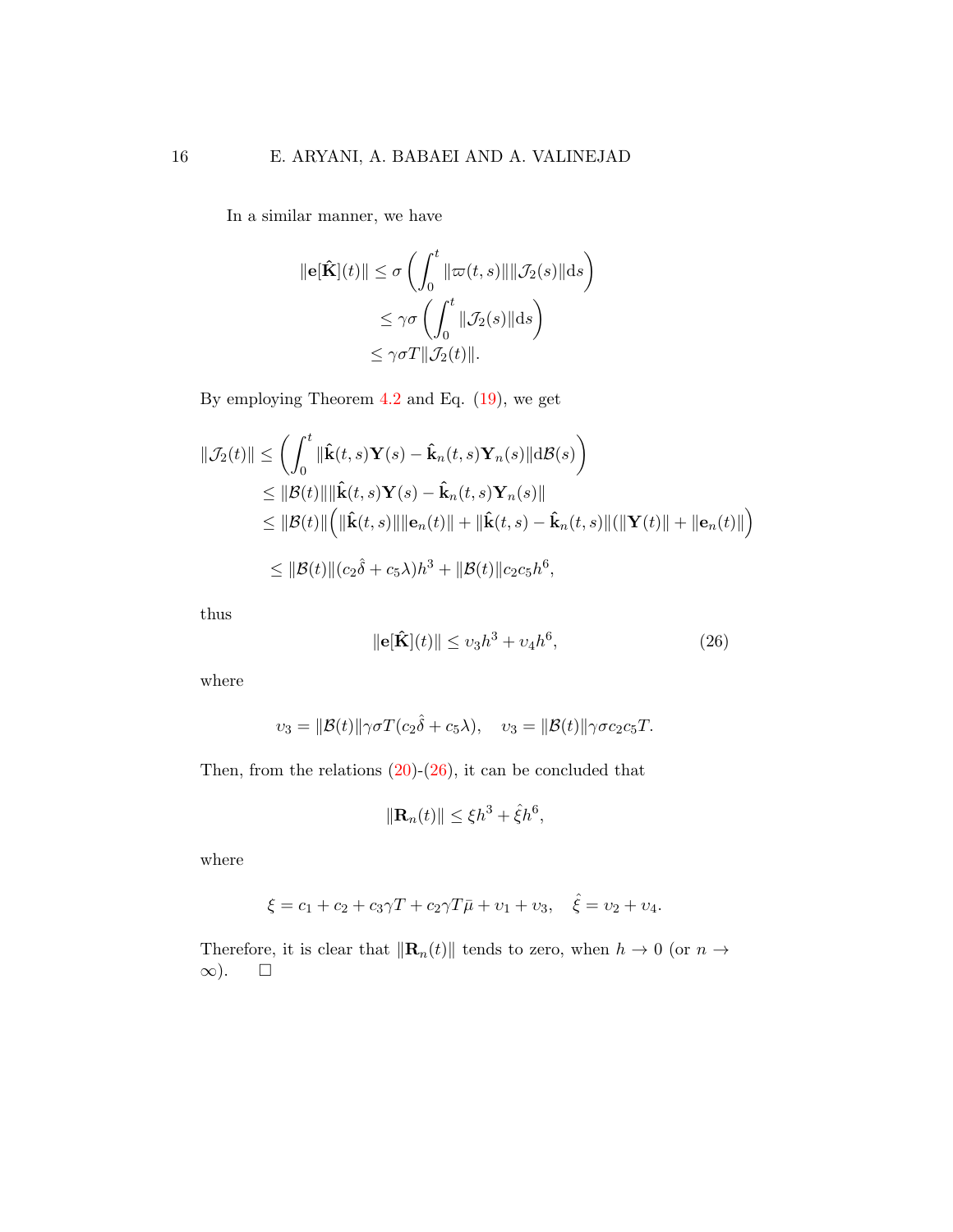# 5 Numerical implementation

To clarify the accuracy and efficiency of the proposed scheme in the previous sections, some test problems will be considered. The computations have been executed on a personal computer using a 2.20 GHz processor and the codes are written in Matlab 2017. For testing the numerical solution obtained from the presented algorithm, we run our algorithm for  $M$  iterations. Also, the error of numerical solution is computed as

$$
||y_{exact}(t) - y_{num}(t)||.
$$

Example 1. Consider the FSIDE

$$
D_{0,t}^{\frac{1}{2}}y(t) + y(t) = t^2 + 2\frac{t^{1.5}}{\Gamma(2.5)} + \int_0^t s d\mathcal{B}(s), \quad t \in [0,1),
$$

with the initial condition  $y(0) = 0$ . Here, we do not have exact solution, thus we use the approximate solution with  $n = 60$  and  $\tilde{M} = 700$ iterations as a replacement of the exact solution. A comparison between our algorithm and the spectral collocation method in [\[33\]](#page-27-1) are shown in Table 1. This table confirms that the presented numerical technique gives better results than the method in [\[33\]](#page-27-1). Also, numerical solutions for  $\tilde{M}=1$  and  $\tilde{M}=100$  iterations are depicted in Figure 1. This figure shows the convergence of MHFs method.

Example 2. Consider the system of FSIDEs

$$
\begin{cases}\nD_{0,t}^{\alpha_1}y_1(t) = f_1(t) + y_1(t) + \int_0^t sy_2(s)ds - \sigma \int_0^t y_2(s)dB(s), \\
D_{0,t}^{\alpha_2}y_2(t) = f_2(t) - y_2(t) + \int_0^t \frac{s^2}{2}y_2(s)ds - \frac{1}{2}\sigma \int_0^t y_1(s)dB(s),\n\end{cases}
$$

where

$$
f_1(t) = \frac{t^{1-\alpha_1}}{\Gamma(2-\alpha_1)} - t - 1 - \frac{t^3}{6} + \frac{1}{2}\sigma\left(t\mathcal{B}(t) - \int_0^t \mathcal{B}(s)ds\right),
$$
  

$$
f_2(t) = \frac{1}{2}\frac{t^{1-\alpha_2}}{\Gamma(2-\alpha_2)} + \frac{t}{2} - \frac{t^4}{16} + \frac{1}{2}\sigma\left((t+1)\mathcal{B}(t) - \int_0^t \mathcal{B}(s)ds\right).
$$

For this system the exact solution is

$$
y_1(t) = t + 1,
$$
  
 $y_2(t) = \frac{t}{2}.$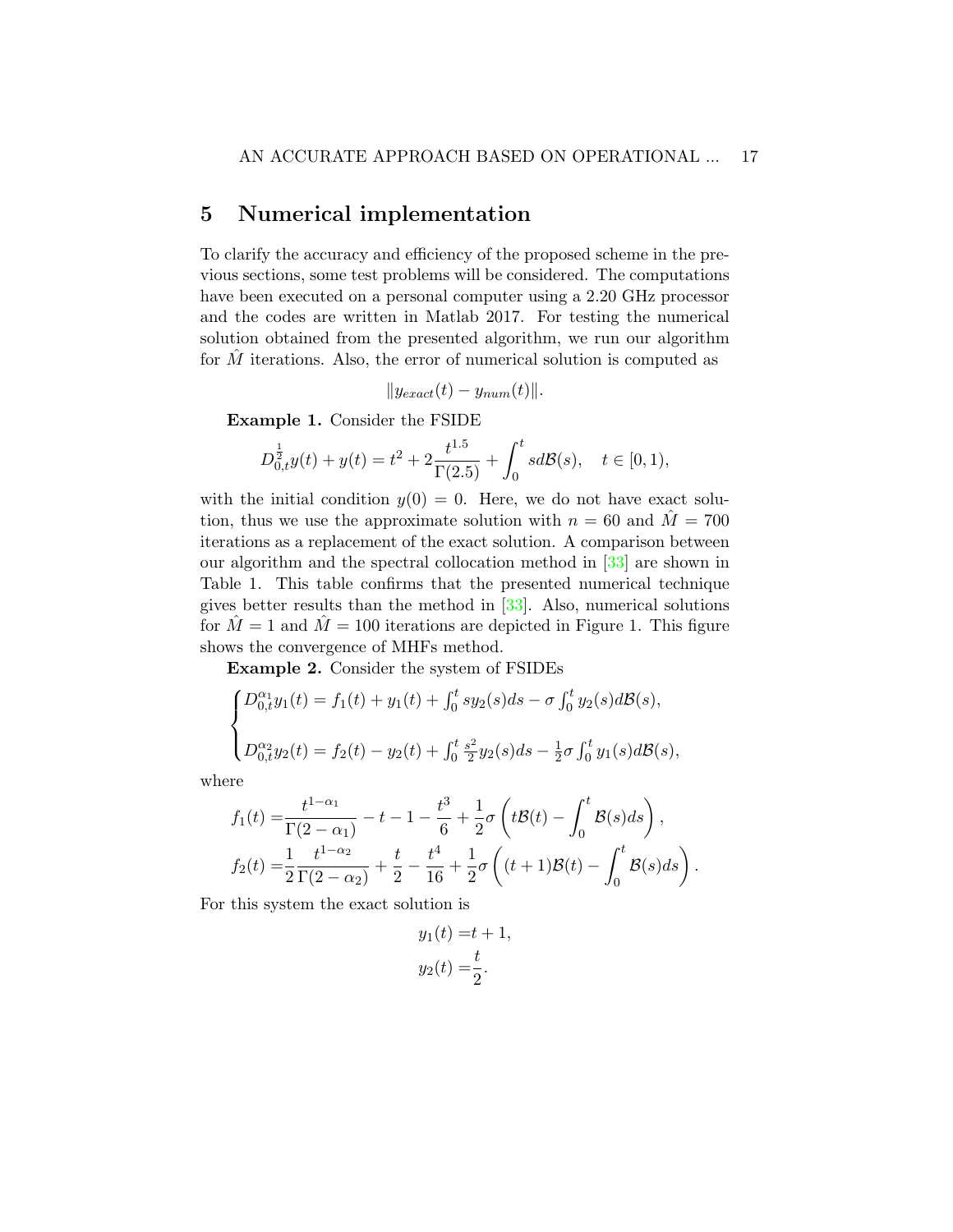| ŧ    | Method in $[33]$ | Our algorithm           | Method in $[33]$ | Our algorithm           |
|------|------------------|-------------------------|------------------|-------------------------|
|      | $n=4$            | $n=4$                   | $n=8$            | $n=8$                   |
| 0.01 | 0.0008           | $1.2580 \times 10^{-4}$ | 0.0003           | $6.2431 \times 10^{-5}$ |
| 0.08 | 0.0022           | $9.0286 \times 10^{-4}$ | 0.0005           | $3.9007 \times 10^{-4}$ |
| 0.16 | 0.0006           | $1.4203 \times 10^{-3}$ | 0.0018           | $3.8136\times10^{-4}$   |
| 0.30 | 0.0061           | $1.4378 \times 10^{-3}$ | 0.0037           | $1.7454 \times 10^{-5}$ |
| 0.43 | 0.0061           | $2.9194 \times 10^{-4}$ | 0.0048           | $2.0843 \times 10^{-5}$ |
| 0.78 | 0.0019           | $1.3033 \times 10^{-3}$ | 0.0007           | $2.7080 \times 10^{-3}$ |
| 0.84 | 0.0035           | $8.4564 \times 10^{-4}$ | 0.0027           | $2.0699 \times 10^{-3}$ |
| 0.94 | 0.0046           | $4.8891 \times 10^{-4}$ | 0.0035           | $2.9305\times10^{-3}$   |
| 1.00 | 0.0016           | $2.3861 \times 10^{-3}$ | 0.0009           | $6.4688 \times 10^{-3}$ |

Table 1: Absolute errors of the numerical solution of Example 1.



**Figure 1:** The numerical solution of Example 1 for  $\hat{M} = 1$  and  $\hat{M} = 100$  iterations.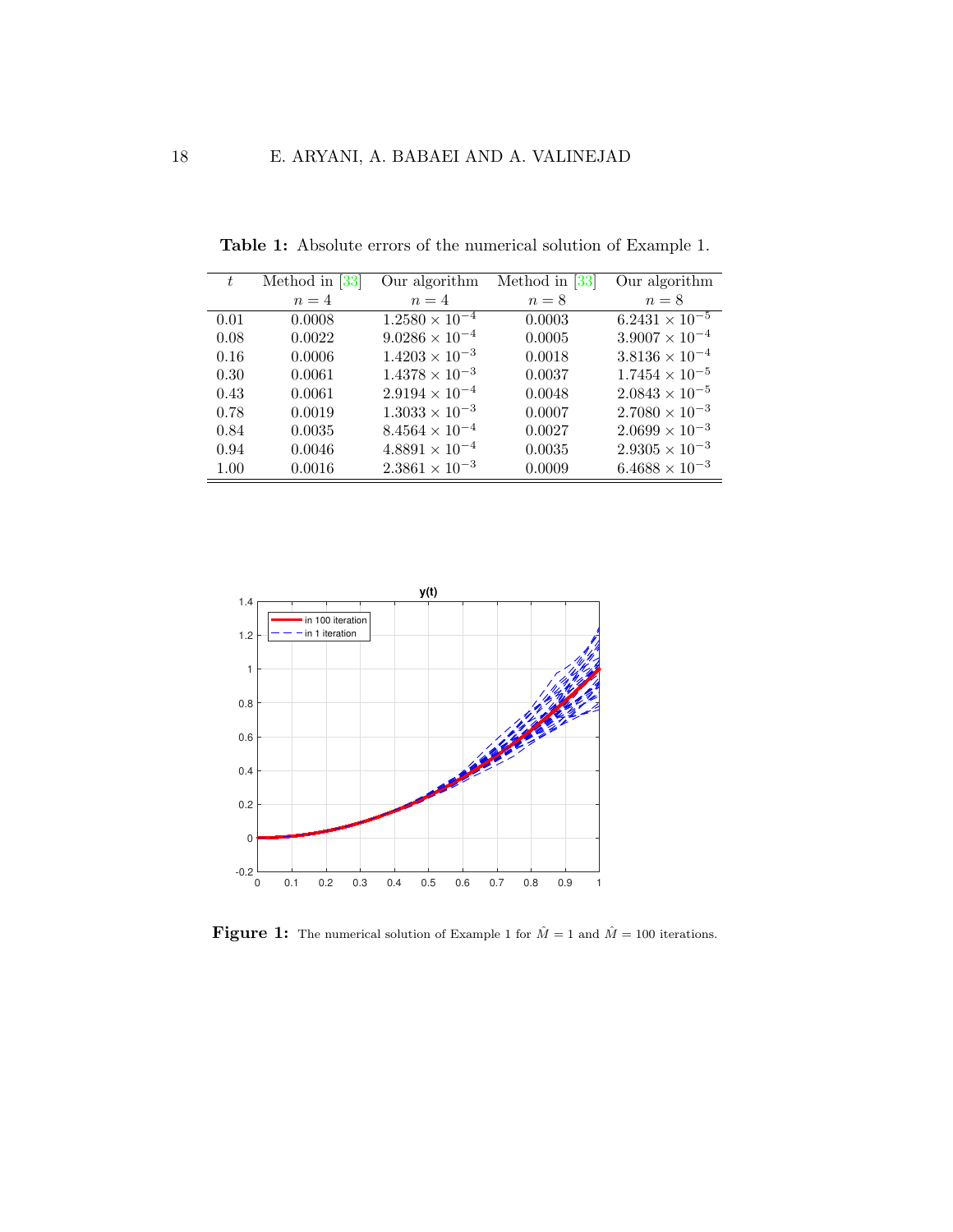|       |                         | $n=16$                  |                         | $n=32$                  |  |  |  |  |
|-------|-------------------------|-------------------------|-------------------------|-------------------------|--|--|--|--|
| $t\,$ | $y_1(t)$                | $y_2(t)$                | $y_1(t)$                | $y_2(t)$                |  |  |  |  |
| 0.1   | $6.6629 \times 10^{-3}$ | $1.2115 \times 10^{-3}$ | $1.4689 \times 10^{-3}$ | $7.6930 \times 10^{-3}$ |  |  |  |  |
| 0.2   | $4.6417 \times 10^{-3}$ | $1.5385 \times 10^{-2}$ | $1.7993 \times 10^{-3}$ | $7.4140 \times 10^{-3}$ |  |  |  |  |
| 0.3   | $6.4087 \times 10^{-3}$ | $1.6887 \times 10^{-2}$ | $2.8465 \times 10^{-3}$ | $9.4791 \times 10^{-3}$ |  |  |  |  |
| 0.4   | $7.6164 \times 10^{-3}$ | $1.6728 \times 10^{-2}$ | $4.0157 \times 10^{-3}$ | $1.0582 \times 10^{-2}$ |  |  |  |  |
| 0.5   | $1.0276 \times 10^{-2}$ | $1.8492 \times 10^{-2}$ | $5.3916 \times 10^{-3}$ | $1.1561 \times 10^{-2}$ |  |  |  |  |
| 0.6   | $1.3725 \times 10^{-2}$ | $2.0832 \times 10^{-2}$ | $7.2755 \times 10^{-3}$ | $1.2592 \times 10^{-2}$ |  |  |  |  |
| 0.7   | $1.7016 \times 10^{-2}$ | $2.3725 \times 10^{-2}$ | $9.4031 \times 10^{-3}$ | $1.3189 \times 10^{-2}$ |  |  |  |  |
| 0.8   | $2.1748 \times 10^{-2}$ | $2.5051 \times 10^{-2}$ | $1.1836 \times 10^{-2}$ | $1.4717 \times 10^{-2}$ |  |  |  |  |
| 0.9   | $2.5247 \times 10^{-2}$ | $2.1826 \times 10^{-2}$ | $1.4597 \times 10^{-2}$ | $1.6389 \times 10^{-2}$ |  |  |  |  |
| 1.0   | $3.1081 \times 10^{-2}$ | $2.7405 \times 10^{-2}$ | $1.8378 \times 10^{-2}$ | $1.7842 \times 10^{-2}$ |  |  |  |  |

**Table 2:** The absolute error of Example 2 for  $n = 16$  and  $n = 32$ .

The absolute error of Example 2 for  $\sigma = 1$  and different value of  $n$  is illustrated in Table 2. The exact and numerical solutions when  $\alpha_1 = \alpha_2 = 0.5, \sigma = 1$  and  $n = 16$  for  $\overline{M} = 100$  iterations, are shown in Figure 2. The absolute error for  $n = 32$ ,  $\sigma = 1$  and  $M = 500$  iterations is depicted in Figure 3. Table 2 and Figures 2 and 3 confirm that the obtained numerical results are in a good agreement with the exact solution. Also, in Figure 4, the approximate solutions of  $y_1(t)$  and  $y_2(t)$  for different values of  $\sigma$  with  $n = 16$  and  $\hat{M} = 100$  iterations are displayed. This figure shows the impact of  $\sigma$  on the accuracy of numerical scheme.

Example 3. For the last example, we consider the following system of FSIDEs:

$$
\begin{cases}\nD_{0,t}^{\alpha_1}y_1(t) = f_1(t) - 2y_1(t) + \int_0^t e^{t-s}y_2(s)ds + \sigma \int_0^t sty_3(s)dB(s), \\
D_{0,t}^{\alpha_2}y_2(t) = f_2(t) + y_2(t) - \int_0^t ts^2y_3(s)ds + \sigma \int_0^t sin(s)y_2(s)dB(s), \\
D_{0,t}^{\alpha_3}y_3(t) = f_3(t) - y_3(t) + \int_0^t (t-s)y_2(s)ds + \sigma \int_0^t y_1(s)dB(s),\n\end{cases}
$$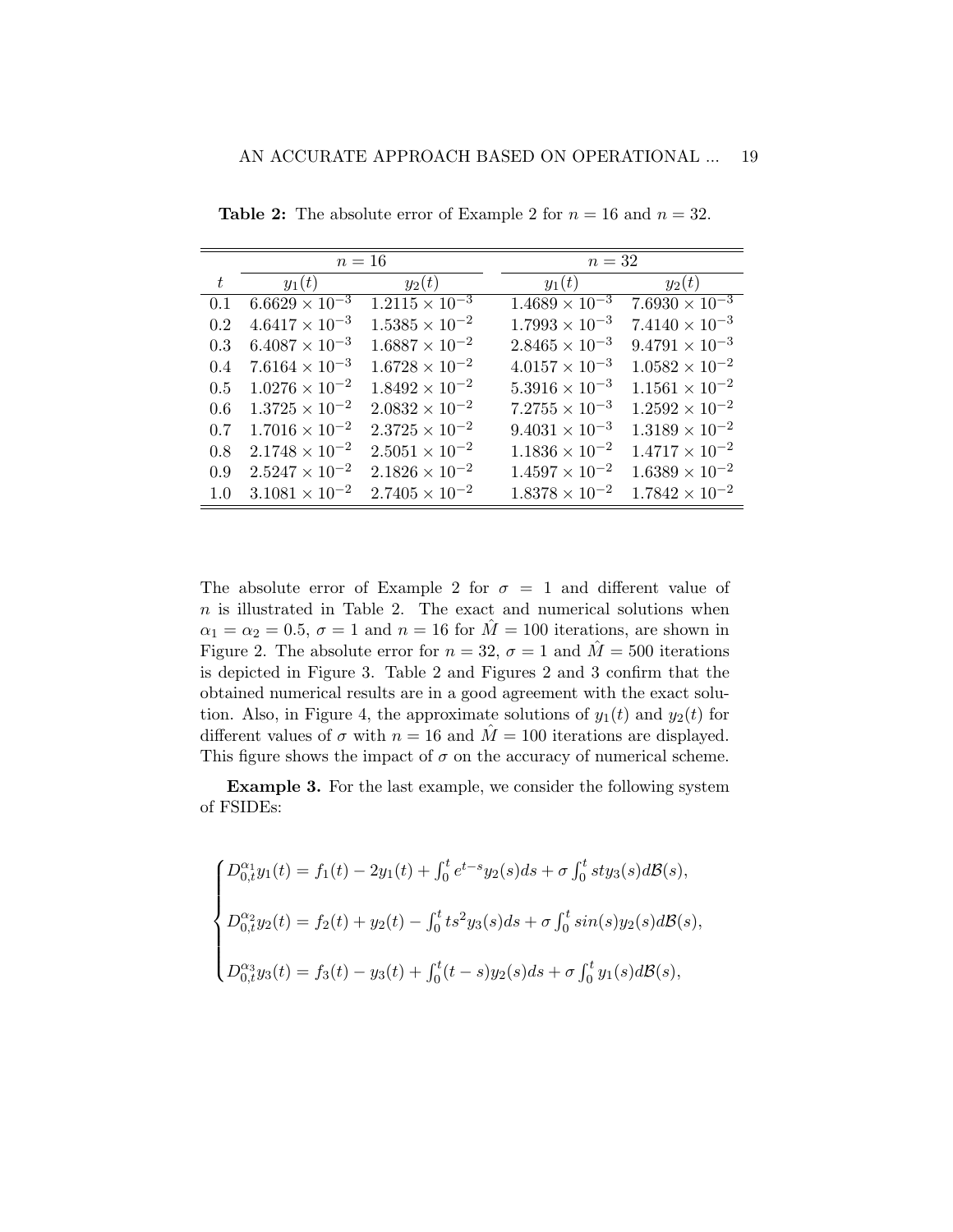

**Figure 2:** The exact and numerical solution for  $y_1(t)$  and  $y_2(t)$  in Example 2.



**Figure 3:** The absolute error of  $y_1(t)$  and  $y_2(t)$  for Example 2 when  $\alpha_1 = \alpha_2 = 0.5$ ,  $n=32$  and  $\hat{M}=500.$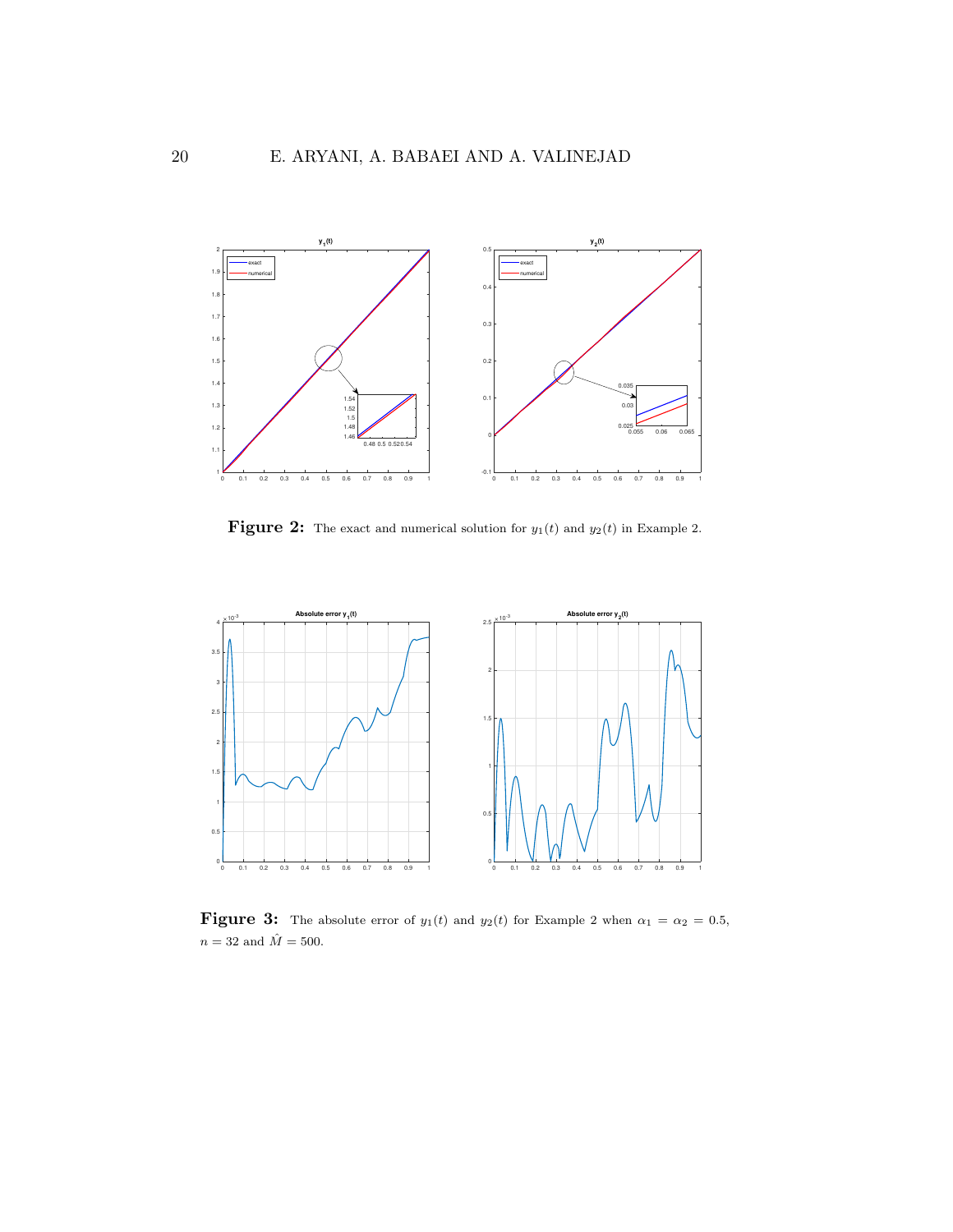

Figure 4: Approximate solutions of  $y_1(t)$  and  $y_2(t)$  in Example 2 for different values of  $\sigma$  with  $n=16, \, \hat M=100$  iterations.

in which

$$
f_1(t) = \frac{\Gamma(4)t^{(3-\alpha_1)}}{\Gamma(4-\alpha_1)} - \frac{\Gamma(5)t^{(4-\alpha_1)}}{\Gamma(5-\alpha_1)} + 2t^3(1-t) + 4 - 4e^t + 4t + 2t^2
$$

$$
-\sigma t \left( te^t \mathcal{B}(t) - \int_0^t e^s (1+s)\mathcal{B}(s)ds \right),
$$

$$
f_2(t) = \frac{2\Gamma(3)t^{(2-\alpha_2)}}{\Gamma(3-\alpha_2)} - 2t^2 - 2t + te^t (2-2t+t^2)
$$

$$
-\sigma \left( 2t^2 \sin(t)\mathcal{B}(t) - 2 \int_0^t \left( -2 - (s^2 - 2)\cos(s) + 2s \sin(s) \right) \mathcal{B}(s)ds \right),
$$

$$
f_3(t) = \frac{e^t \Gamma(1-\alpha_3) - \Gamma(1-\alpha_3, t)}{\Gamma(1-\alpha_3)} + e^t - \frac{t^4}{6} - \sigma t^3 (1-t)\mathcal{B}(t)
$$

$$
-\sigma \int_0^t (3s^2 - 4s^3)\mathcal{B}(s)ds,
$$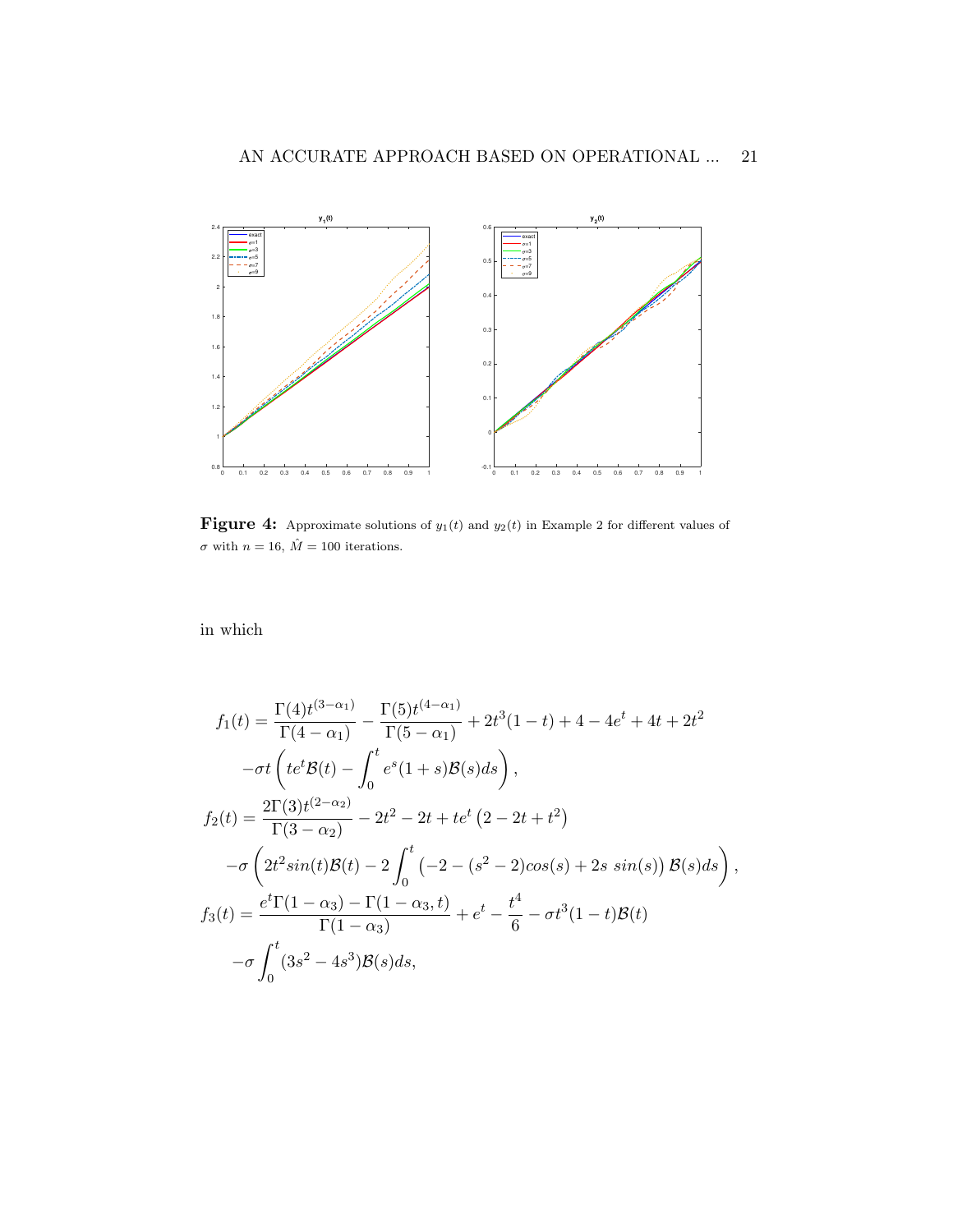| t.  | $n=16$                  |                         |                         | $n=32$                  |                         |                         |
|-----|-------------------------|-------------------------|-------------------------|-------------------------|-------------------------|-------------------------|
|     | $y_1(t)$                | $y_2(t)$                | $y_3(t)$                | $y_1(t)$                | $y_2(t)$                | $y_3(t)$                |
| 0.1 | $1.6212 \times 10^{-4}$ | $2.8120 \times 10^{-4}$ | $9.0697 \times 10^{-3}$ | $1.0337 \times 10^{-4}$ | $3.8442 \times 10^{-4}$ | $2.0847 \times 10^{-3}$ |
| 0.2 | $7.9713 \times 10^{-4}$ | $5.0715 \times 10^{-4}$ | $3.4573 \times 10^{-3}$ | $5.9030 \times 10^{-4}$ | $3.0112 \times 10^{-4}$ | $1.4435 \times 10^{-3}$ |
| 0.3 | $2.6256 \times 10^{-3}$ | $2.2863 \times 10^{-3}$ | $2.6693 \times 10^{-3}$ | $1.124 \times 10^{-3}$  | $9.4339 \times 10^{-3}$ | $1.1056 \times 10^{-3}$ |
| 0.4 | $5.1580 \times 10^{-3}$ | $5.4707 \times 10^{-3}$ | $2.1148 \times 10^{-3}$ | $3.3416 \times 10^{-3}$ | $2.9722 \times 10^{-3}$ | $8.8180 \times 10^{-4}$ |
| 0.5 | $8.2723 \times 10^{-3}$ | $1.0649 \times 10^{-2}$ | $2.0397 \times 10^{-3}$ | $4.9457 \times 10^{-3}$ | $5.4758 \times 10^{-3}$ | $9.0121 \times 10^{-4}$ |
| 0.6 | $1.1210 \times 10^{-2}$ | $1.7771 \times 10^{-2}$ | $2.2670 \times 10^{-3}$ | $9.1619 \times 10^{-3}$ | $1.1250 \times 10^{-2}$ | $1.2668 \times 10^{-3}$ |
| 0.7 | $2.0038 \times 10^{-2}$ | $3.1139 \times 10^{-2}$ | $2.7843 \times 10^{-3}$ | $1.1784 \times 10^{-2}$ | $1.5897 \times 10^{-2}$ | $1.4935 \times 10^{-3}$ |
| 0.8 | $3.4178 \times 10^{-2}$ | $5.0417 \times 10^{-2}$ | $3.1719 \times 10^{-3}$ | $1.9795 \times 10^{-2}$ | $2.6911 \times 10^{-2}$ | $1.8437 \times 10^{-3}$ |
| 0.9 | $3.8820 \times 10^{-2}$ | $7.0928 \times 10^{-2}$ | $3.4214 \times 10^{-3}$ | $2.5971 \times 10^{-2}$ | $3.8187 \times 10^{-2}$ | $1.8367 \times 10^{-3}$ |
| 1.0 | $5.8870 \times 10^{-2}$ | $9.2068 \times 10^{-2}$ | $3.4609 \times 10^{-3}$ | $3.5885 \times 10^{-2}$ | $5.2688 \times 10^{-2}$ | $1.8613 \times 10^{-3}$ |

**Table 3:** The absolute error of Example 3 for  $n = 16$  and  $n = 32$ .

and  $\Gamma(a, z)$  is the incomplete Gamma function. The exact solution of this system is

$$
y_1(t) = t^3(1-t),
$$
  
\n $y_2(t) = 2t^2,$   
\n $y_3(t) = e^t.$ 

The numerical results for  $\alpha_1 = 0.45, \alpha_2 = 0.5, \alpha_3 = 0.7, \sigma = 1, n = 16$ and  $n = 32$  are reported in Table 3. It is observed that by increasing  $n$ , we get more accurate results. The exact solution and the numerical solution for  $\alpha_1 = 0.24$ ,  $\alpha_2 = 0.45$ ,  $\alpha_3 = 0.33$ ,  $n = 16$ ,  $\sigma = 1$  and  $\tilde{M} = 200$  iterations are depicted in Figure 5. Figure 6 displays the absolute error of the obtained numerical solution. These figures confirm that the approximate solutions obtained by presented MHFs scheme have high accuracy. Also, in Figure 7, the approximate values of  $y_1(t)$ ,  $y_2(t)$  and  $y_3(t)$  are illustrated for different values of  $\sigma$  when  $n = 16$  and  $M = 150.$ 

## 6 Conclusion

In this work, a numerical approach based on modified hat functions has been used for solving a system of fractional stochastic integro-differential equations. For this purpose, the operational matrices of fractional integral and stochastic integral of MHFs have been employed. By using these matrices and the properties of MHFs, the problem is reduced into a linear system of algebraic equations. The great feature of this algorithm is that, without any integration, unknown coefficients have been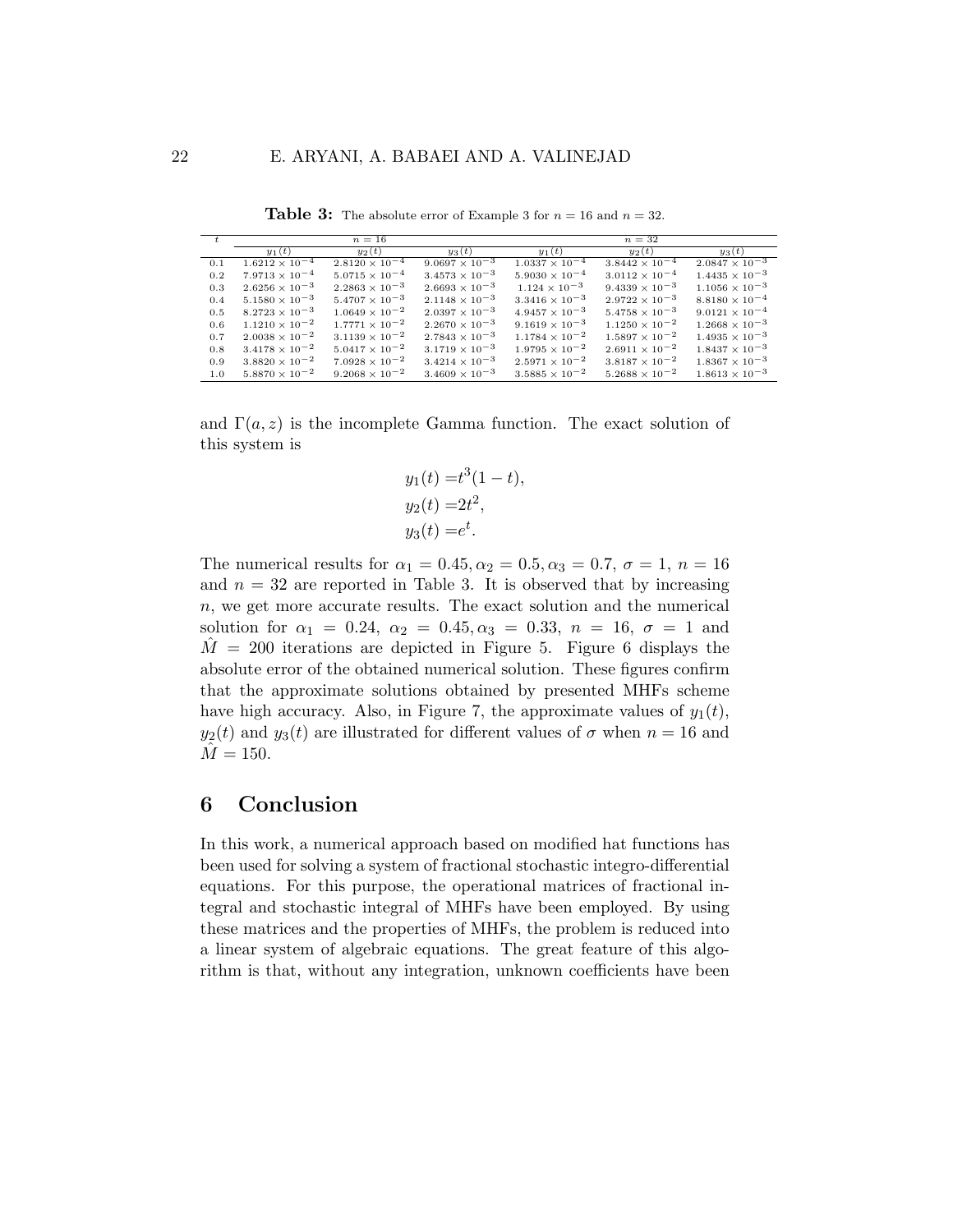

Figure 5: The exact and numerical solution of Example 3 when  $\alpha_1 = 0.24, \alpha_2 =$  $0.45, \alpha_3 = 0.33, \, n = 16$  and  $\hat{M} = 200$ .



Figure 6: The absolute error of  $y_1(t)$ ,  $y_2(t)$ , and  $y_3(t)$  in Example 3 when  $\alpha_1 = 0.24, \alpha_2 =$ 0.45,  $\alpha_3 = 0.33$ ,  $n = 16$  and  $\hat{M} = 500$ .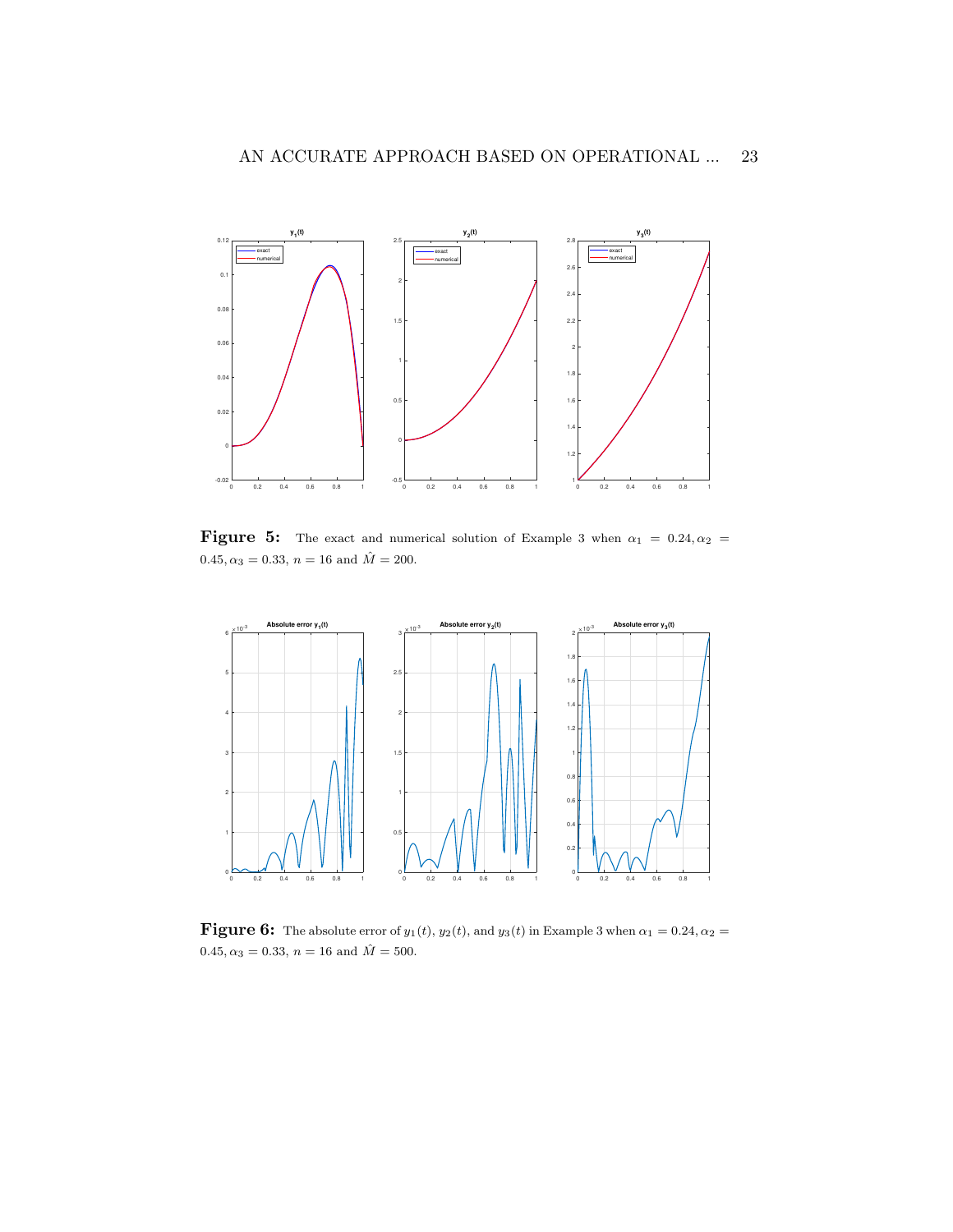

**Figure 7:** Approximate solutions of  $y_1(t)$ ,  $y_2(t)$ , and  $y_3(t)$  in Example 3 for different value of  $\sigma$  with  $n = 16$  and  $\hat{M} = 150$ .

calculated. Error analysis of the method was discussed. Furthermore, several numerical examples have been investigated to illustrate the effectiveness and accuracy of this algorithm. Using the proposed method for solving nonlinear fractional stochastic integro-differential equations with delay could be the subject of some future research works. Also, this scheme may be employed to obtain the solution of some biological systems presented as stochastic integro-differential equations.

# References

- <span id="page-23-1"></span>[1] E. Aryani, A. Babaei, and A. Valinejad, A numerical technique for solving nonlinear fractional stochastic integrodifferential equations with n-dimensional Wiener process, Computational Methods for Differential Equations, (2021), DOI:10.22034/CMDE.2020.41130.1784.
- <span id="page-23-0"></span>[2] M. Asgari, Block pulse approximation of fractional stochastic integro-differential equation, Commun. Numer. Anal, 2014 (2014)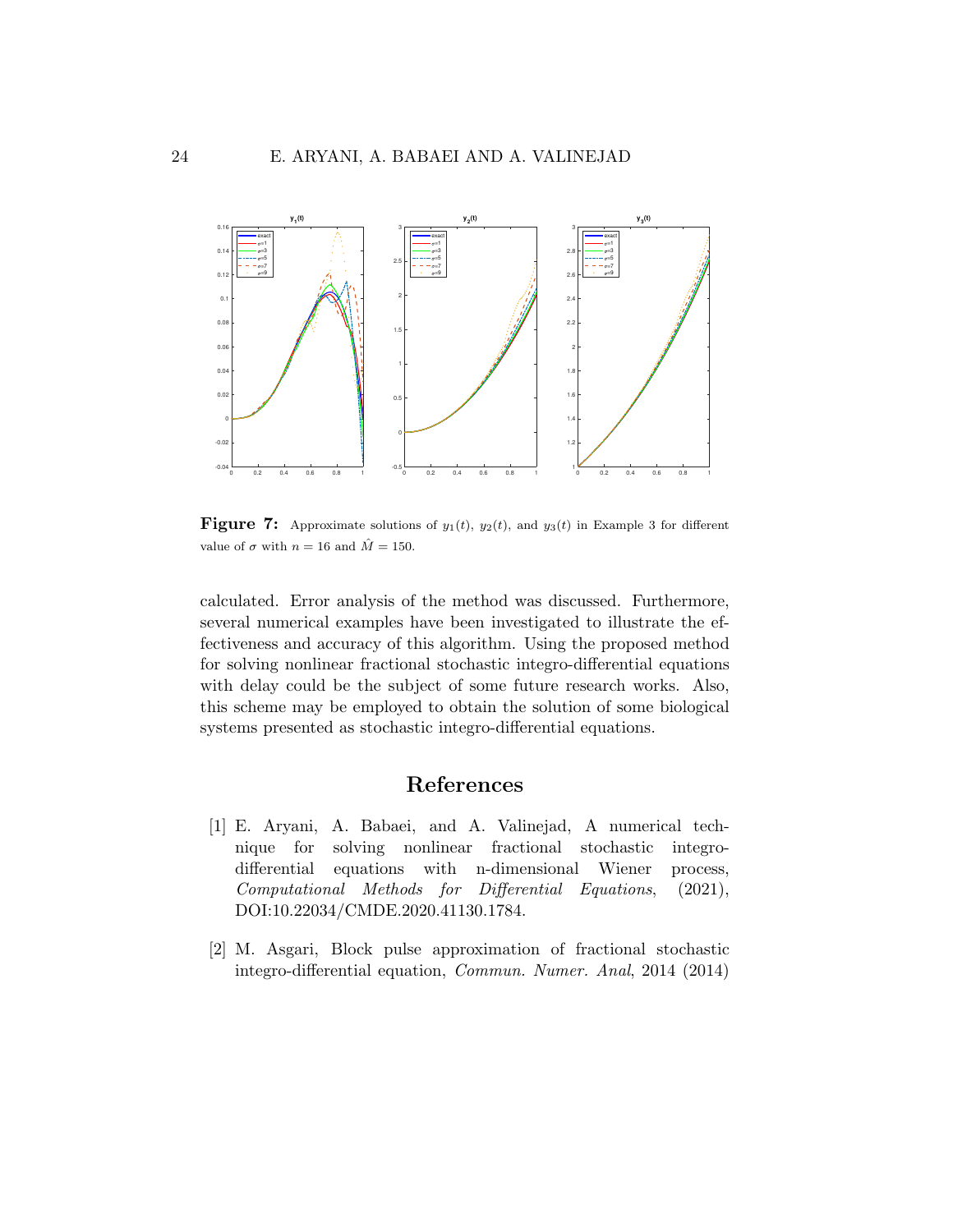1–7.

- <span id="page-24-5"></span>[3] A. Babaei, H. Jafari, and S. Banihashemi, A collocation approach for solving time-fractional stochastic heat equation driven by an additive noise  $Symmetry$ , 12(6) (2020), 904.
- <span id="page-24-8"></span>[4] A. A. Badr, and H. S. El-Hoety, Monte-Carlo Galerkin approximation of fractional stochastic integro-differential equation, Mathematical Problems in Engineering, 2012 (2012).
- <span id="page-24-4"></span>[5] M. Badr, A. Yazdani, and H. Jafari, Stability of a finite volume element method for the time-fractional advection-diffusion equation, Numerical Methods for Partial Differential Equations, 34(5) (2018), 1459–1471.
- <span id="page-24-0"></span>[6] D. Baleanu, A. Jajarmi, H. Mohammadi, and H. Rezapour, A new study on the mathematical modelling of human liver with Caputo-Fabrizio fractional derivative, Chaos, Solitons  $\mathcal C$  Fractals, 134 (2020), 109705.
- <span id="page-24-6"></span>[7] F. Biagini, Y. Hu, B. Oksendal, and T. Zhang, Stochastic Calculus for Fractional Brownian Motion and Applications Springer Science & Business Media, London (2008).
- <span id="page-24-1"></span>[8] K. Diethelm, The Analysis of Fractional Differential Equations: An Application-Oriented Exposition Using Differential Operators of Caputo Type, Springer-Velarge, Berlin Heidelbreg (2010).
- <span id="page-24-7"></span>[9] H. Fallahgoul, S. Focardi, and F. Fabozzi, Fractional Calculus and Fractional Processes with Applications to Financial Economics: Theory and Application, Academic Press, Elsevier, (2016).
- <span id="page-24-3"></span>[10] D. Jabari Sabegh, R. Ezzati, and K. Maleknejad, Approximate solution of fractional integro-differentail equations by least squares method, International Journal of Analysis and Applications, 17 (2019), 303–310.
- <span id="page-24-2"></span>[11] H. Jafari, A new general integral transform for solving integral equations, Journal of Advanced Research, (2020). https://doi.org/10.1016/j.jare.2020.08.016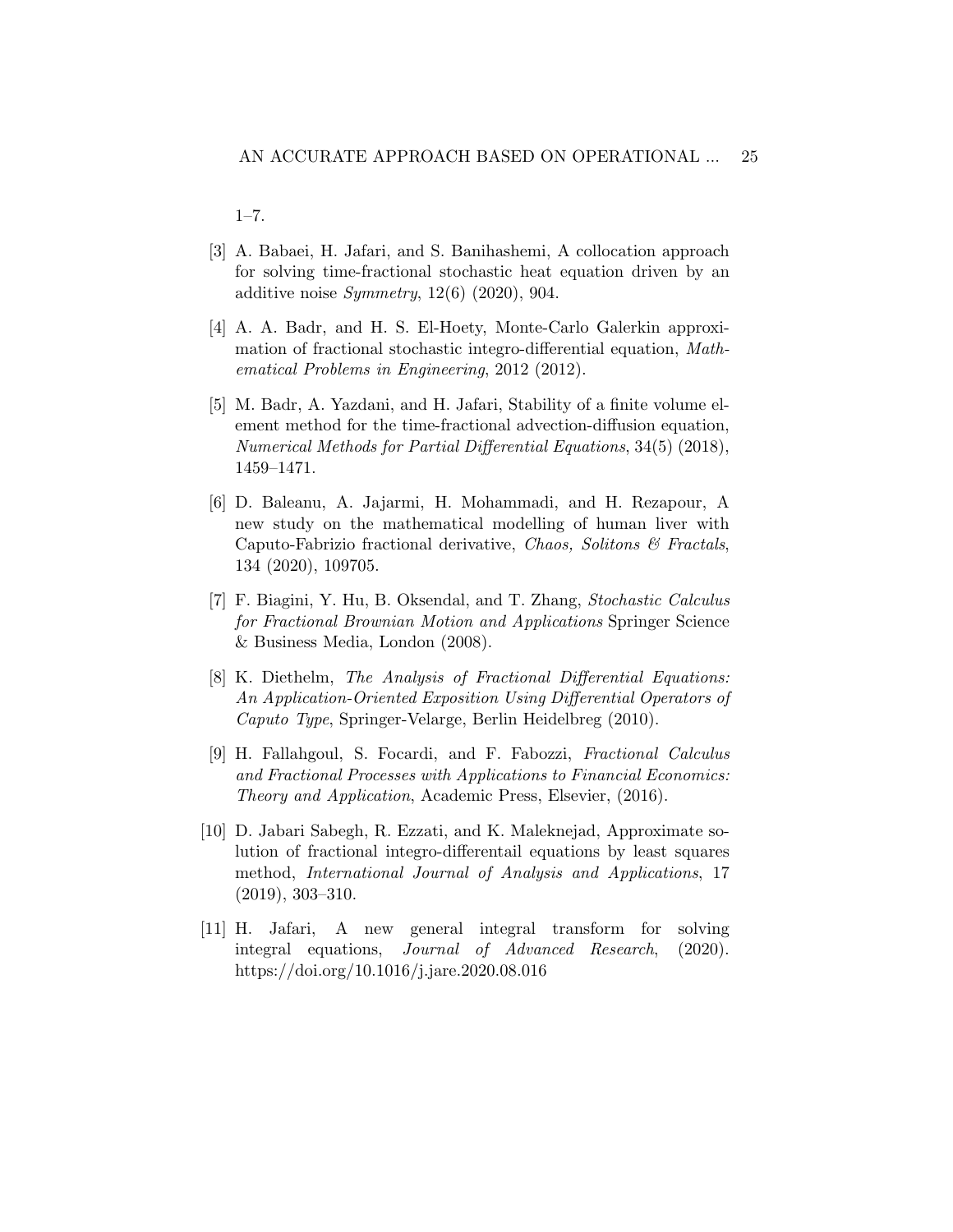- <span id="page-25-0"></span>[12] A. Jajarmi, and D. Baleanu, A new iterative method for the numerical solution of high-order non-linear fractional boundary value problems, Frontiers in Physics, 8 (2020), 220.
- <span id="page-25-6"></span>[13] M. Kamrani, Numerical solution of stochastic fractional differential equations, Numerical Algorithms, 68 (2014), 81–93.
- <span id="page-25-1"></span>[14] H. Khalil and R. A. Khan, Numerical scheme for solution of coupled system of initial value fractional order Fredholm integro differential equations with smooth solutions, Journal of Mathematical Extension, 9 (2015), 39–58.
- <span id="page-25-7"></span>[15] M. Khodabin, K. Maleknejad, and T. Damercheli, Approximate solution of stochastic Volterra integral equations via expansion method, Int. J. Industeria Mathematics, 6 (2014), 41–48.
- <span id="page-25-2"></span>[16] A. A Kilbas, H. M. Sirvastava, and J. J. Trujillo, Theory and Applications of Fractional Differential Equations, Elesiver, Amesterdam (2006).
- <span id="page-25-4"></span>[17] P. E. Kloden, and E. Platen, Numerical Solution of Stochastic Differential Equations, Springer-Velarge, Berlin Heidelbreg (1995).
- <span id="page-25-3"></span>[18] X. Ma and Ch. Huang, Numerical solution of fractional integrodifferential equations by hybrid collocation method, Applied Mathematics and Computation, 219 (2013), 6750–6760.
- <span id="page-25-5"></span>[19] M. M. Meerschaert and A. Sikorskii, Stochastic Models for Fractional Calculus, Walter de Gruyter GmbH & Co KG, Berlin (2019).
- <span id="page-25-8"></span>[20] F. Mirzaee, S. Alipour, and N. Samadyar, Numerical solution based on hybrid of block-pulse and parabolic fuctions for solving a system of nonlinear stochastic Ito-Volterra integral equations of fractional order, Journal of Computational and Applied Mathematics, 349 (2019), 157–171.
- <span id="page-25-9"></span>[21] F. Mirzaee and E. Hadadiyan, Numerical solution of Volterra-Fredholm integral equations via modification of hat functions, Applied Mathematics and Computations, 280 (2016), 110–123.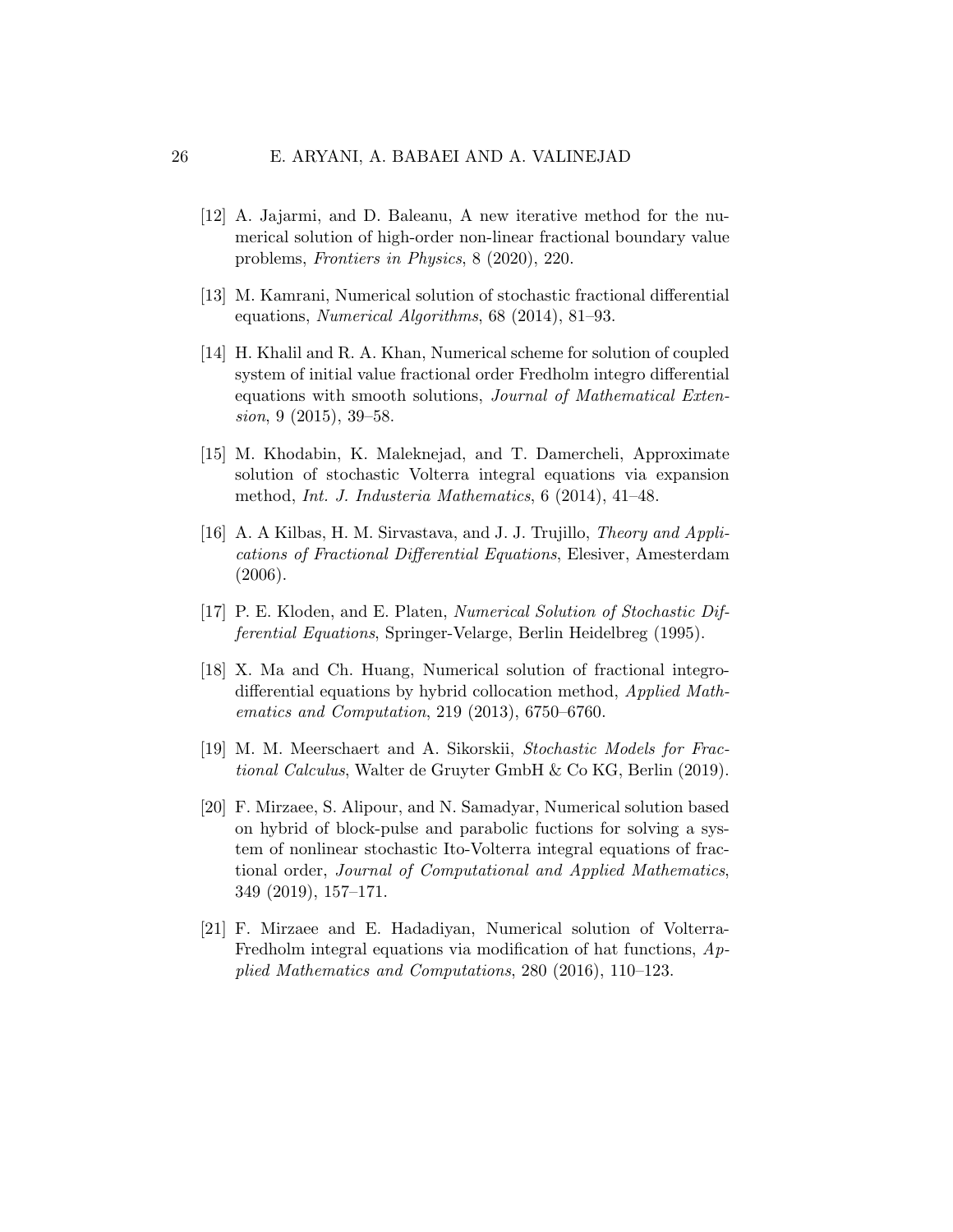- <span id="page-26-4"></span>[22] B. P. Moghadam, A. Mendes Lopes, J. A. Tenreiro Machado, and Z. S. Mostaghim, Computational scheme for solving nonlinear fractional stochastic differential equations with delay, Stochastic Analysis and Applications, 37 (2019), 893–908.
- <span id="page-26-7"></span>[23] F. Mohammadi, A Chebyshev wavelet operational method for solving stochastic Volterra-Fredholm integral equations, International Journal of Applied Mathematics Research, 4 (2) (2015), 217–227.
- <span id="page-26-8"></span>[24] N. Momenzade, A. R. Vahidi, and E. Babolian, A computational method for solving stochastic Ito Volterra integral equation with multi stochastic terms, Mathematical Sciences, 12 (2018), 295–303.
- <span id="page-26-9"></span>[25] S. Nemati and P. M. Lima, Numerical solution of nonlinear fractional integro-differential equations with weakly singular kernels via a modification of hat functions, Applied Mathematics and Computation, 327 (2018), 79–92.
- <span id="page-26-5"></span>[26] B. Oksendal, Stochastic Differential Equations: An Introduction with Applications, 5th edition, Springer-Velarge, Berlin, Germany (1998).
- <span id="page-26-0"></span>[27] I. Podlubny, Fractional Differential Equations, Academic Press, New York (1999).
- <span id="page-26-6"></span>[28] M. U. Rehman, J. Alzabut, J.H. Brohi, and A. Hyder, On spectral properties of doubly stochastic matrices, Symmetry, 12(3) (2020), 369.
- <span id="page-26-3"></span>[29] M. U. Rehman, D. Baleanu, J. Alzabut, M. Ismail, and U. Saeed, Green-Haar wavelets method for generalized fractional differential equations, Advances in Difference Equations, 2020(1) (2020), 1-25.
- <span id="page-26-1"></span>[30] S. Rezapour, H. Mohammadi, and A. Jajarmi, A new mathematical model for Zika virus transmission, Advances in Difference Equa*tions*,  $2020(1)$   $(2020)$ , 1-15.
- <span id="page-26-2"></span>[31] S. Rezapour, S., F. M. Sakar, S. M. Aydogan, and E. Ravash, Some results on a system of multi-term fractional integro-differential